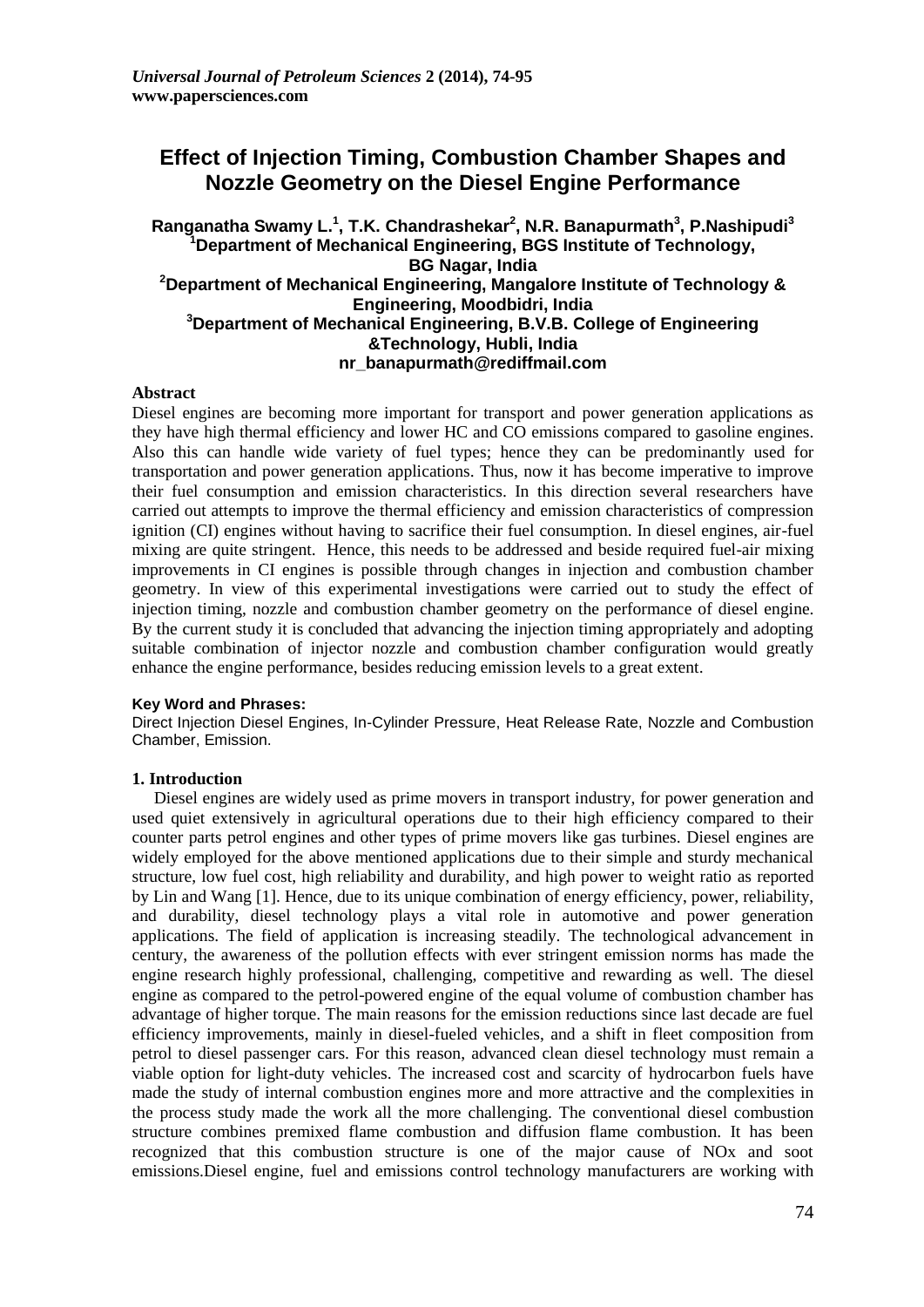EPA, state and regional governments and environmental organizations in a collaborative effort to reduce diesel-related emissions. For diesel engines a general strategy of lowering soot and NOx emission is more complicated. This is due to the interrelation between the heterogeneous mixture formation and self-ignition of the diesel combustion process. On the one hand, long ignition delay times lead to a more premixed combustion with low soot emission due to lean combustion. In addition, this process amplifies NOx formation because of increasing combustion temperature. This soot-NOx trade-off is one of the major problems in diesel combustion development. Diesel vehicles have been regarded as one of the major air pollution sources particularly in metropolitan cities [2]. Particulate matter (PM) or smoke and NOx emission are the most significant pollutants emitted from diesel engines [3].

### *Injection Timing and Injection Pressure*

In the diesel engine, combustion and emissions characteristics are greatly influenced by the quality of atomization and in particular by the fuel-air mixture present in the combustion chamber. Injection pressure and injection timing are the most important parameters affecting the diesel engine performance and the fuel injection pressures of diesel engines have continued to increase over recent years with implementation of CRDI and unit injection systems.

Several researchers have conducted engine tests on compression ignition (CI) engine with different fuels at different injection pressures and injection timings [4]. Advancing or retarding the injection timings change the position of the piston and cylinder pressure and temperature inside the combustion chamber. Retarded injection timings showed significant reduction in diesel NOx and biodiesel NOx [5]-[6]. Cylinder pressures and temperatures gradually decrease when injection timings are retarded [7]. The effect of fuel injection timing with waste cooking oil as an alternative to diesel in direct injection diesel engines has been investigated and that an advanced injection timing of  $40^{\circ}$ bTDC has shown better efficiency, reduced CO and higher NOx emissions has been reported [8]. It has been reported that retarded injection timing and increased injection pressure has favoured improved performance with Honge biodiesel fuelled diesel engine [9].

Similarly various investigators have also performed experiments on CI engine with different fuel combinations at different injection pressures. Better performance, higher peak cylinder pressure and temperature were observed at increased injection pressure [7]-[11]. Effect of injection timing, injection pressure on the cotton seed oil methyl ester fuelled diesel engine has been reported in the literature. Retarding injection timing and increasing injector opening pressure upto 230 bar has been found to improve engine performance [12]

### *Combustion Chamber Shapes*

Combustion chamber of an engine plays a major role during the combustion of wide variety of fuels used. In this context, many researchers performed both experimental and simulation studies on the use of various combustion chambers [13]-[14]. In re-entrant combustion chamber intensification of swirl and turbulence were reported to be higher when compared to cylindrical chambers which lead to more efficient combustion causing higher NOx emissions and lesser soot and HC emissions [15]. Montajir et al. [16] studied the effect of combustion chamber geometry on fuel spray behavior and found that a re-entrant type combustion chamber with round lip and round bottom corners provides better air and fuel distribution than a simple cylindrical combustion chamber. Experimental study to optimize the combination of injection timing and combustion chamber geometry to achieve higher performance and lower emissions from biodiesel fueled diesel engine has been reported. Toroidal re-entrant combustion chamber and retarded injection timing has been found to improve brake thermal efficiency and reduced brake specific fuel consumption [17]. Improvement in air entrainment with increased swirl and injection pressure were reported [18] –[19]. Prasad et al. [20] studied in-cylinder air motion in a number of combustion chamber geometries and identified a geometry which produced the highest in-cylinder swirl and turbulence kinetic energy around the compression top dead centre (TDC). Three dimensional CFD simulations involving flow and combustion chemistry were used to study effect of swirl induced by re-entrant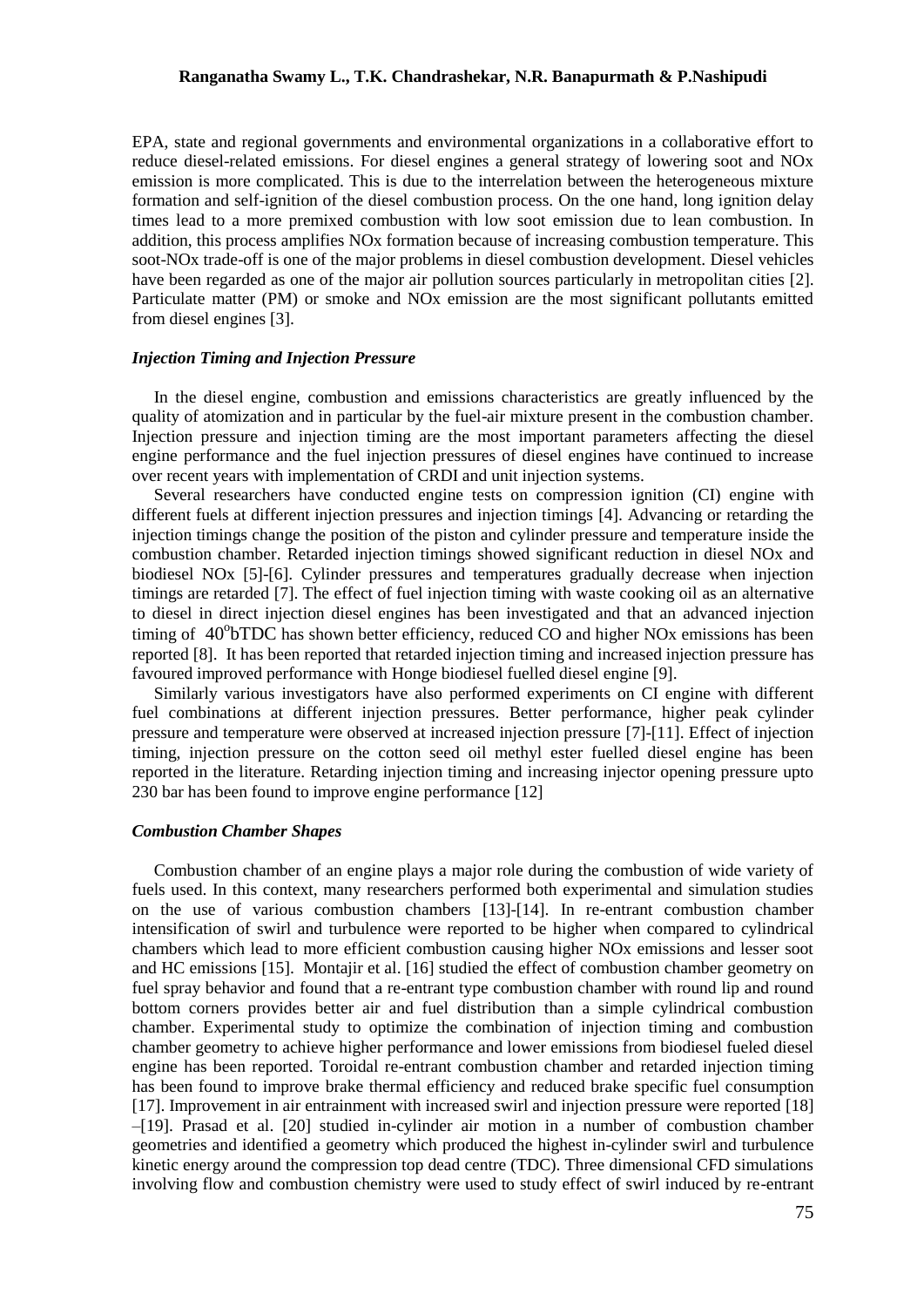piston bowl geometries on pollutant emissions of a single cylinder diesel engine fitted with a hemispherical piston bowl and an injector with finite sac volume. The optimal geometry of the reentrant piston bowl geometry was confirmed by the detailed combustion simulations and emission predictions used. Optimum combustion chamber geometry of the engine showed better performance and emission levels. Suitable combustion geometry of bowl shape helps to increase squish area and proper mixing of gaseous fuel with air [13], [21]. Designing the combustion chamber with narrow and deep and with a shallow reentrance had a low protuberance on the cylinder axis and the spray oriented towards the bowl entrance reduced the NOx emission levels to the maximum extent [14], [17], [22]. Influence of combustion chamber geometry on pongamia oil methyl ester and its blend (B20) fuelled diesel engine were investigated [14] in which toroidal reentrant and shallow depth re-entrant combustion chambers were used. Toroidal reentrant combustion chamber resulted into higher brake thermal efficiency, higher NOx and reduced emissions of particulates, CO, UBHC. Lower ignition delay, higher peak pressure with B20 were also obtained when compared to baseline hemispherical and shallow depth reentrant combustion chambers [14].

### *Injection Strategies: Nozzle Geometry*

The behaviour of fuel once it is injected in to the combustion chamber and its subsequent interaction with air is important. This is in turn helps to achieve homogeneous air-fuel mixture available for combustion. It is well known that nozzle geometry and cavitations strongly affect evaporation and atomization processes of fuel. Suitable changes in the in-cylinder flow field results in varying combustion quality. The performance and emission characteristics of compression ignition engines are largely governed by fuel atomization and spray processes which in turn are strongly influenced by the flow dynamics inside injector nozzle. Modern diesel engines use microorifices having various orifice designs and affect engine performance to a great extent. Effects of dynamic factors on injector flow, spray combustion and emissions have been investigated by various researchers [23]-[24]. Experimental studies involving the effects of nozzle orifice geometry on global injection and spray behaviour has been reported [25]-[27]. Several biofuels have been used as alternative to diesel for diesel engine applications [28].

From the literature survey it follows that very limited work has been done to investigate the combined effect of injection parameters, combustion chamber shapes and injector nozzle geometry on the performance, combustion and emission characteristics of diesel fuelled engines. In this context, experimental investigations were carried out on a single cylinder four stroke direct injection diesel engine operated on fossil diesel with different injection parameters, combustion chamber shapes and injectors suitably adopted for this work.

### **2. Experimental setup**

Experiments were conducted on a Kirloskar TV1 type, four stroke, single cylinder, water-cooled diesel engine test rig fuelled diesel. Figure 1 shows the line diagram of the test rig used. Eddy current dynamometer was used for loading the engine. The fuel flow rate was measured on the volumetric basis using a burette and stopwatch. The engine was operated at a rated constant speed of 1500 rev/min. The emission characteristics were measured by using HARTRIDGE smoke meter and five gas analyzer during the steady state operation. Different combustion chamber shapes of cylindrical (CCC), trapezoidal (TrCC), shallow depth (SDCC) and toroidal (TCC) were used apart from the hemispherical shape provided in the existing engine. Figures 2 (a), (b), (c), (d) and (e) shows the different combustion chamber shapes used in the study. To study the effect of number of nozzle holes, different injectors with 3, 4, 5 holes each of 0.3 mm were selected. Further to study the effect of orifice size a 5 hole injector with 0.2, 0.25 apart from 0.3 mm were also selected. Fig. 3 shows the various injectors used in the study. Finally the results obtained with diesel operation were analyzed. Properties of the HS diesel used are shown in Table 1. The specification of the compression ignition (CI) engine is given in Table 2.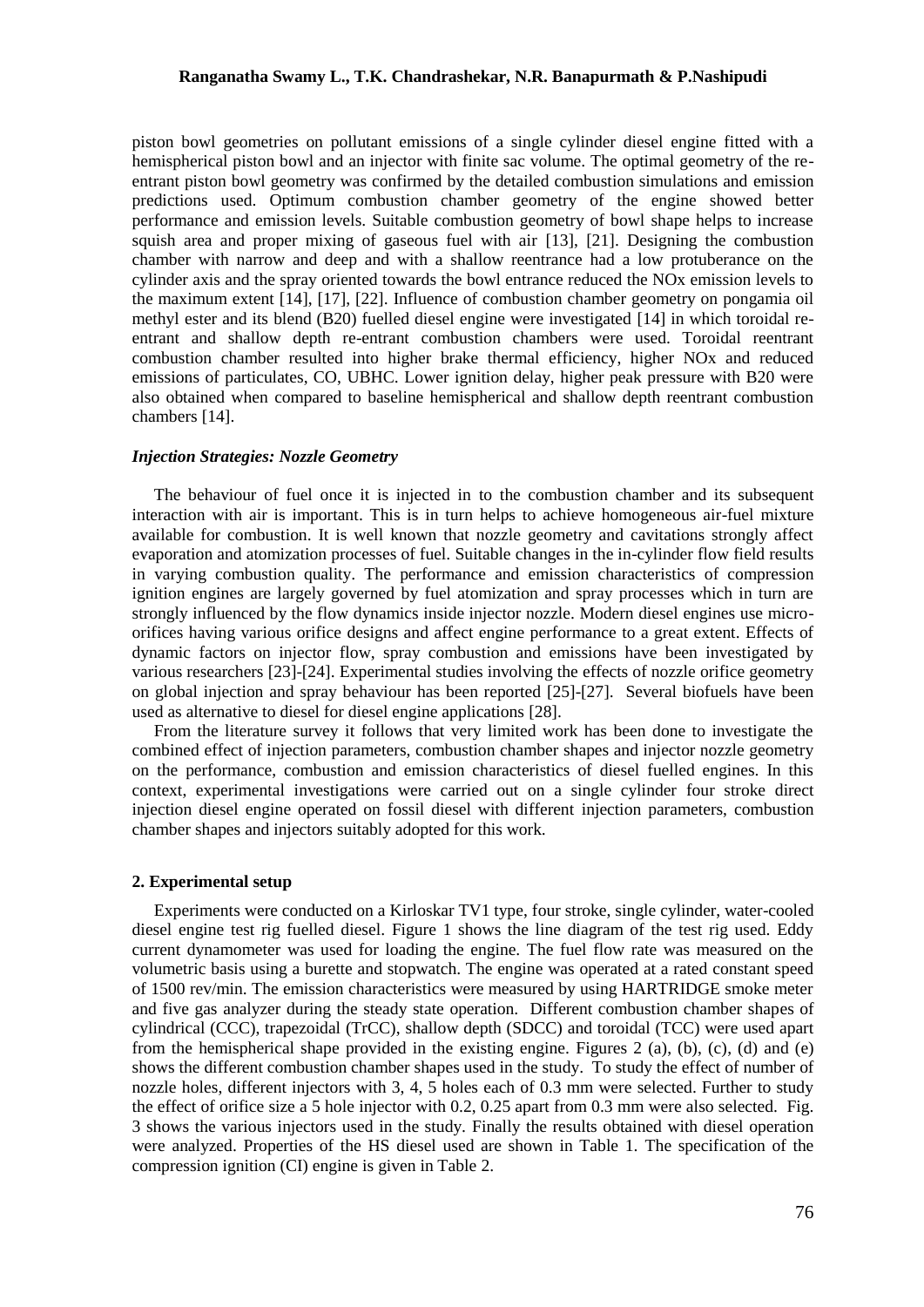

1- Control Panel, 2 - Computer system, 3 - Diesel flow line, 14 - Air flow line, 5 – Calorimeter, 6 - Exhaust gas analyzer, 7 - Smoke meter, 8 - Rota meter, 9, 11- Inlet water temperature, 10 - Calorimeter inlet water temperature,12 - Calorimeter outlet water temperature, 13 – Dynamometer, 14 - CI Engine, 15 - Speed measurement,16 - Burette for fuel measurement, 17 - Exhaust gas outlet, 18 - Outlet water temperature, T1- Inlet water temperature, T2 - Outlet water temperature, T3 - Exhaust gas temperature.

### **Fig. 1** Experimental set up

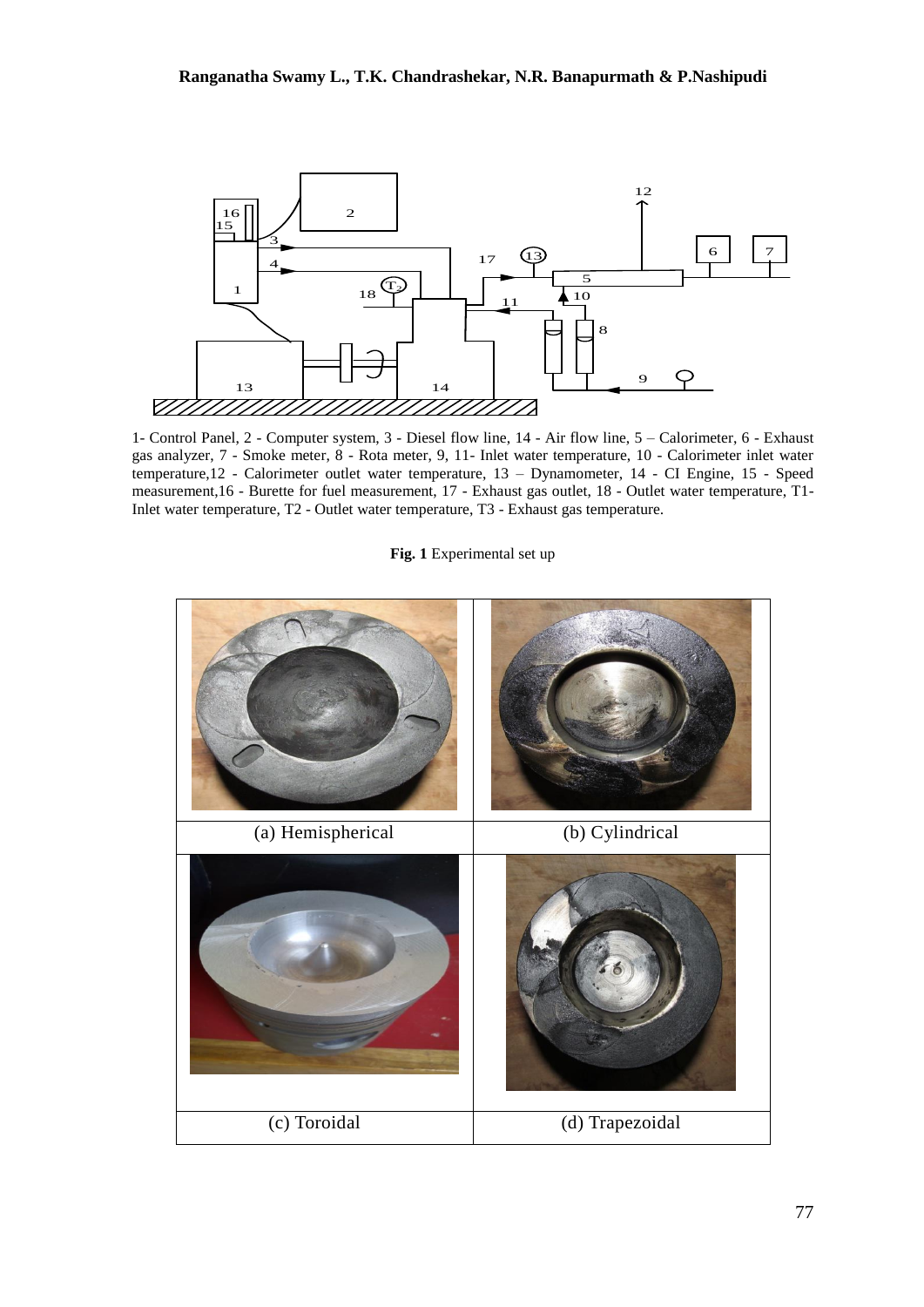

(e) Shallow depth

**Fig. 2** Combustion chamber shapes



**Fig. 3** Injectors with different number of nozzle holes

| Sl.<br>No.     | <b>Properties</b>                         | <b>Diesel</b>  |  |
|----------------|-------------------------------------------|----------------|--|
| $\mathbf{1}$   | <b>Chemical Formula</b>                   | $C_{13}H_{24}$ |  |
| $\frac{2}{3}$  | Density $(kg/m^3)$                        | 840            |  |
|                | Calorific value (kJ/kg)                   | 43,000         |  |
| $\overline{4}$ | Viscosity at 40°C (cSt)                   | $2 - 5$        |  |
| 5              | Flashpoint $(^{\circ}C)$                  | 75             |  |
| 6              | <b>Cetane Number</b>                      | $45 - 55$      |  |
| $\overline{7}$ | Carbon Residue (%)                        | 0.1            |  |
| 8              | Cloud point                               | $-2$           |  |
| 9              | Pour point                                | $-5$           |  |
| 10             | Carbon residue                            | 0.13           |  |
| 11             | Molecular weight                          | 181            |  |
| 12             | Auto ignition temperature $({}^{\circ}C)$ | 260            |  |
| 13             | Ash content % by mass                     | 0.57           |  |
| 14             | High<br>Oxidation stability               |                |  |
| 15             | High<br><b>Sulphur Content</b>            |                |  |

| <b>Table 1</b> Properties of fuels tested |  |
|-------------------------------------------|--|
|-------------------------------------------|--|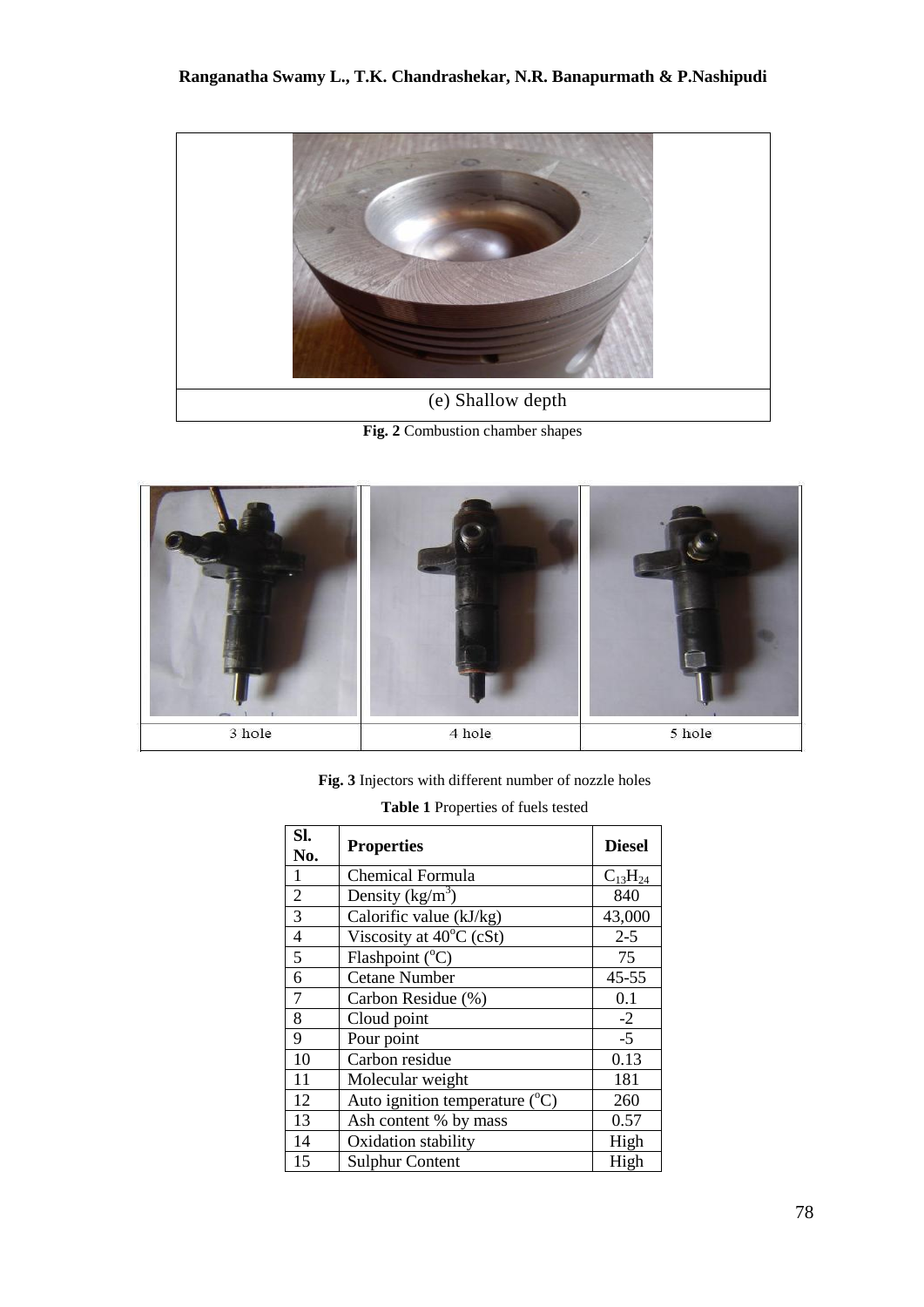| Sl No          | <b>Parameters</b>        | <b>Specification</b>                                        |
|----------------|--------------------------|-------------------------------------------------------------|
|                | Type of engine           | Kirloskar make Single cylinder four stroke direct injection |
|                |                          | diesel engine                                               |
| $\overline{2}$ | Nozzle opening pressure  | 200 to 205 bar                                              |
| $\overline{3}$ | Rated power              | 5.2 KW (7 HP) @1500 RPM                                     |
| $\overline{4}$ | Cylinder diameter (Bore) | 87.5 mm                                                     |
|                | Stroke length            | $110 \text{ mm}$                                            |
| 6              | Compression ratio        | 17.5:1                                                      |
|                |                          |                                                             |

**Table 2** Specifications of the engine

## **3. Results and Discussions**

In this section effects of injection timing, combustion chamber configurations, and nozzle geometry on the performance of diesel engine are presented in following sections.

## **3.1 Effect of Injection Timing on the Performance of Diesel Fuelled Engine: (Optimization of Injection Timing for Diesel Fuel)**

Studies on the diesel engine performance were conducted at three injection timings of  $19^{\circ}$ ,  $23^{\circ}$ and 27<sup>°</sup> bTDC. Compression ratio of 17.5, injector opening pressure of 205 bar (20.5 MPa) was maintained. An injector of three holes each having 0.3 mm diameter orifice was selected for the study.

In the first phase of this work, studies on basic performance, emission and combustion characteristics of a single cylinder four stroke compression ignition engine fuelled with diesel was carried out using three different injection timings. At the rated speed of 1500 rev/min, variable load tests were conducted at three injection timings selected and at a fixed injection pressure of 205 bar. For each load, air flow rate, fuel flow rate, exhaust gas temperature, HC, CO, smoke and NOx emissions were recorded. Based on the results, optimum injection timing was determined for the diesel fuel tested.

#### **3.1.1 Brake Thermal Efficiency**

The effect of injection timing on brake thermal efficiency for single fuel operation with diesel at three injection timings is shown in Fig. 4. Highest brake thermal efficiency of 25.5% is obtained for 80% load with diesel at a static injection timing of  $23^{\circ}$  BTDC. The brake thermal efficiency at 19<sup>o</sup> and 27<sup>o</sup> BTDC is found to be 24.62 and 24.82% respectively for diesel. However by retarding or advancing the injection timing by  $4^{\circ}CA$  there was no noticeable improvement in brake thermal efficiency. The optimum injection timing was found to be  $23^{\circ}B TDC$ , which also matched with the manufacturer's specification.



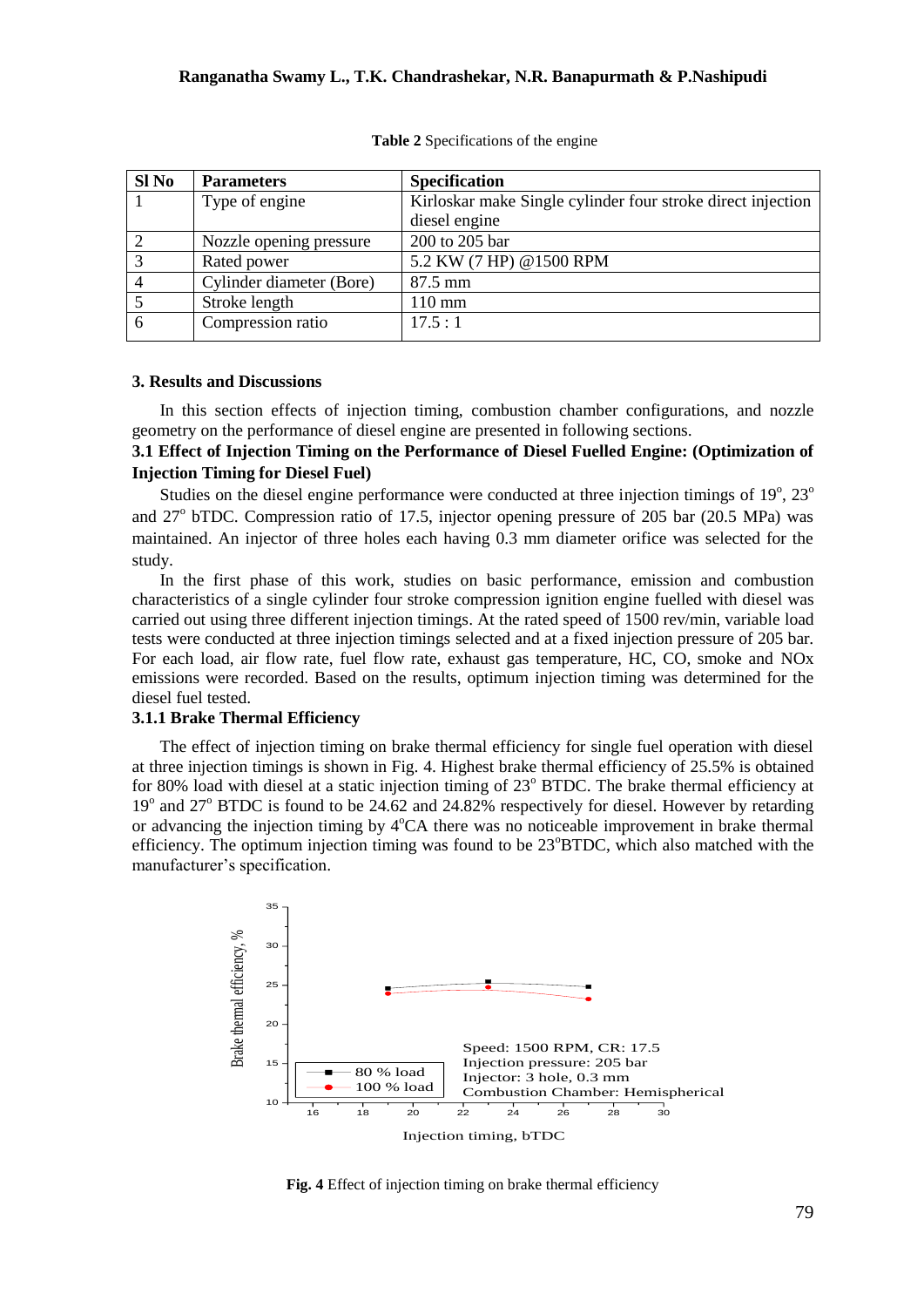## **3.1.2 Emission Characteristics**

## *Smoke Opacity*

Formation of smoke is basically a process of conversion of molecules of hydrocarbon fuels into particles of soot. The effect of injection timing on smoke emission for diesel operation is shown in Fig. 5. The smoke emission with diesel generally increases as the injection timing is retarded. The reasons for this could be incomplete combustion prevailing inside combustion chamber associated with incorrect air-fuel ratio and improper mixing of the two. It is seen that with diesel fuel the smoke level falls when the injection timing is advanced to  $23^{\circ}$  BTDC from 19 $^{\circ}$  BTDC. When the injection is advanced to  $23^{\circ}$  BTDC from 19 $^{\circ}$  BTDC, fuel injection occurs at lower temperature and pressure in the cylinder. This results in an increase in the ignition delay and hence a significant portion of the injected fuel burns in the premixed mode. Hence, this results in lower smoke. However, with the further increase in injection timing to  $27^{\circ}$  BTDC the smoke level is observed to increase due to fall in brake thermal efficiency, which leads to increased fuel input at a given power output.



**Fig. 5** Effect of injection timing on smoke

### *HC and CO Emissions*

Figure 6 and 7 shows effect of injection timing on HC and CO emissions for diesel engine when using fossil diesel fuel. Hydrocarbon emissions in diesel engines are caused due to lean mixture during delay period and under mixing of fuel leaving fuel injector nozzle at lower velocity. The general trend of varying HC and CO emissions were observed for diesel at three injection timings considered. This may be attributed to decreased combustion efficiency available with these timings. Lowest HC levels are found at injection timing of  $23^{\circ}$  BTDC.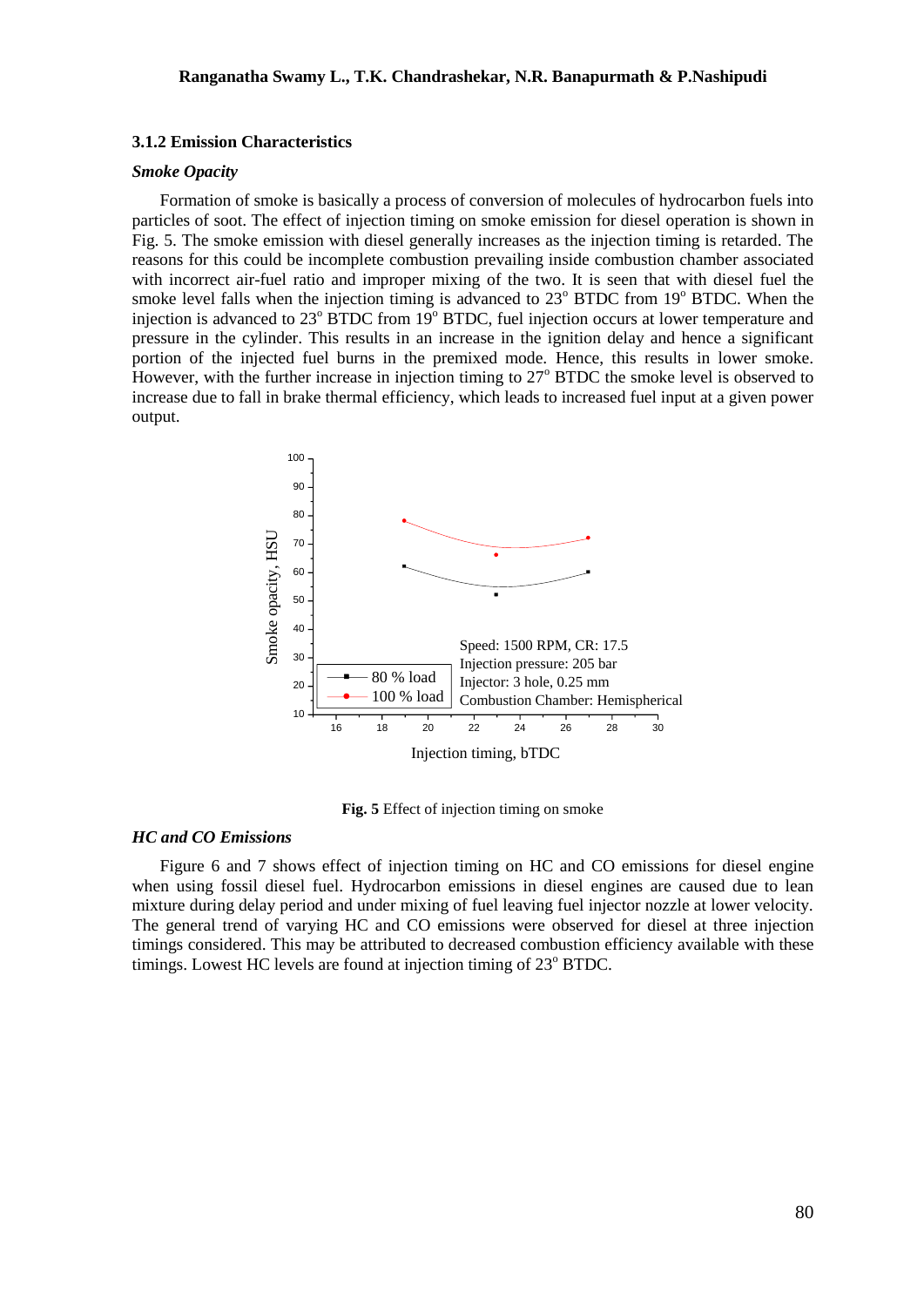

**Fig. 6** Effect of injection timing on HC emissions

Carbon monoxide is a toxic by-product and is a clear indication of incomplete combustion of the pre-mixed mixture. Similar trends were observed with CO emissions as well compared to HC emissions at injection timing of 23°BTDC. Lowest CO levels were found at the optimum injection timing of 23°BTDC.



**Fig. 7** Effect of injection timing on CO emissions

#### *NOx Emissions*

The effect of injection timing on emission of nitrogen oxides for diesel is shown in Fig. 8. In general retarded injection results in substantial reduction in nitrogen oxide emissions. As the injection timing is retarded, the combustion process gets retarded. Nitrogen oxide concentration levels are lower as peak temperature is lower. Nitrogen oxide levels are higher at the injection timings of 23 $\degree$  and 27 $\degree$  BTDC as they lead to a sharp premixed heat release due to higher ignition delay. From these results the best injection timing was taken as 23° BTDC.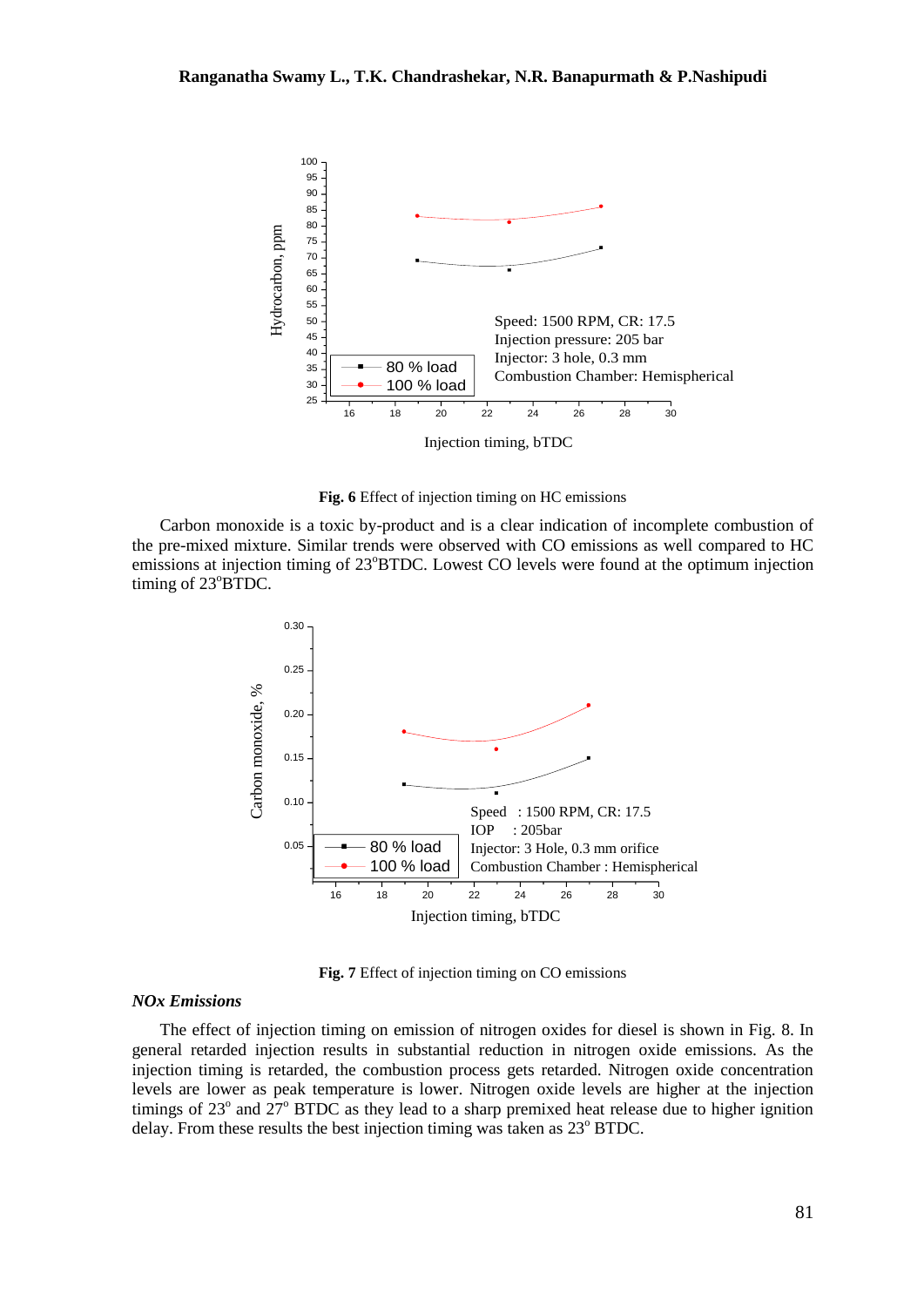

**Fig. 8** Effect of injection timing on NOx emissions

## **3.2 Effect of Combustion Chamber Shapes on the Performance of Diesel Fuelled Engine: (Optimization of Combustion Chamber Shapes for Diesel Fuel)**

In the second phase of this work, studies on basic performance, emission and combustion characteristics of a single cylinder four stroke compression ignition engine fuelled with diesel was carried out using four different combustion chamber shapes. At the rated speed of 1500 rev/min, variable load tests were conducted at injection timings of 23°BTDC and at fixed injection pressure of 205 bar. For each load, air flow rate, fuel flow rate, exhaust gas temperature, HC, CO,  $CO<sub>2</sub>$ , smoke and nitric oxide emissions were recorded. Based on the results optimum combustion chamber shapes was selected for the diesel engine.

## **3.2.1 Brake Thermal Efficiency**:

Figure 9 shows the variation of brake thermal efficiency (BTE) with different combustion chamber configurations adopted. BTE for diesel was varying with different combustion chambers over the entire load range. Different mixture formation occurring in the individual combustion chamber shapes leads to varying combustion behaviour and hence varying BTE is obtained. TCC resulted in better performance compared to other combustion chambers. It may be due to the fact that, the TCC prevents the flame from spreading over to the squish region resulting in better mixture formation of biodiesel-air combinations, as a result of better air motion and lowers exhaust soot by increasing swirl and tumble.

Based on the results, it is observed that the TCC has an ability to direct the flow field inside the sub volume at all engine loads and therefore substantial differences in the mixing process may not be present.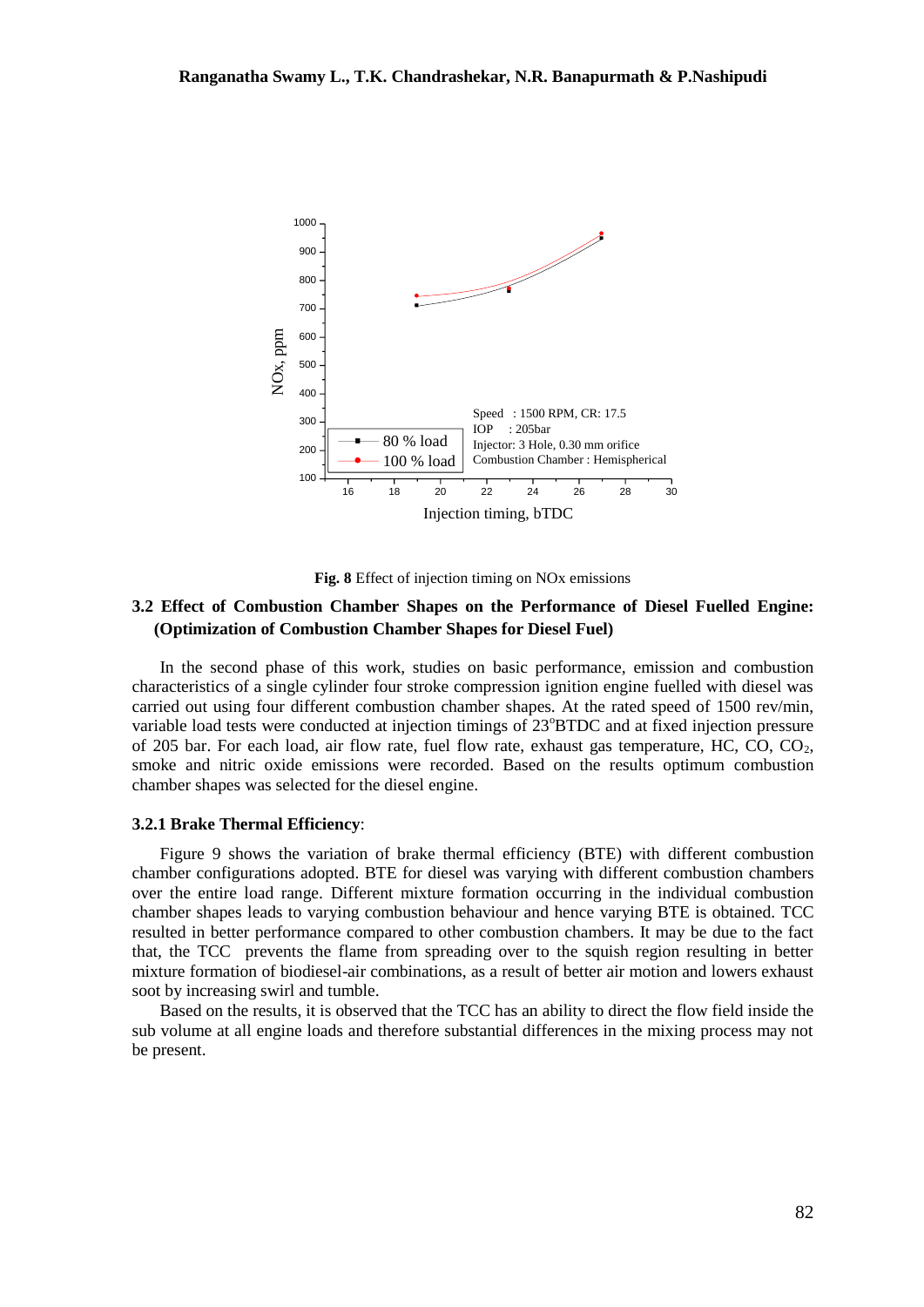

**Fig. 9** Variation of BTE with BP for different combustion chamber shapes

### **3.2.2 Emission Characteristics**

## *Smoke Opacity*

Figure 10 shows variation of smoke opacity with brake power for different combustion chamber configurations adopted. Diesel being common fuel used type of combustion chamber configuration affects the smoke opacity over the entire load range. This may be attributed to improper fuel-air mixing occurring inside the individual combustion chamber shapes adopted. However, TCC gives lower smoke emission levels compared to other combustion chambers. It may be due to the fact that, the air-fuel mixing prevailing inside combustion chamber and higher turbulence resulted in better combustion and oxidation of the soot particles which further leads to reduction in the smoke emission levels.



**Fig. 10** Variation of Smoke opacity with BP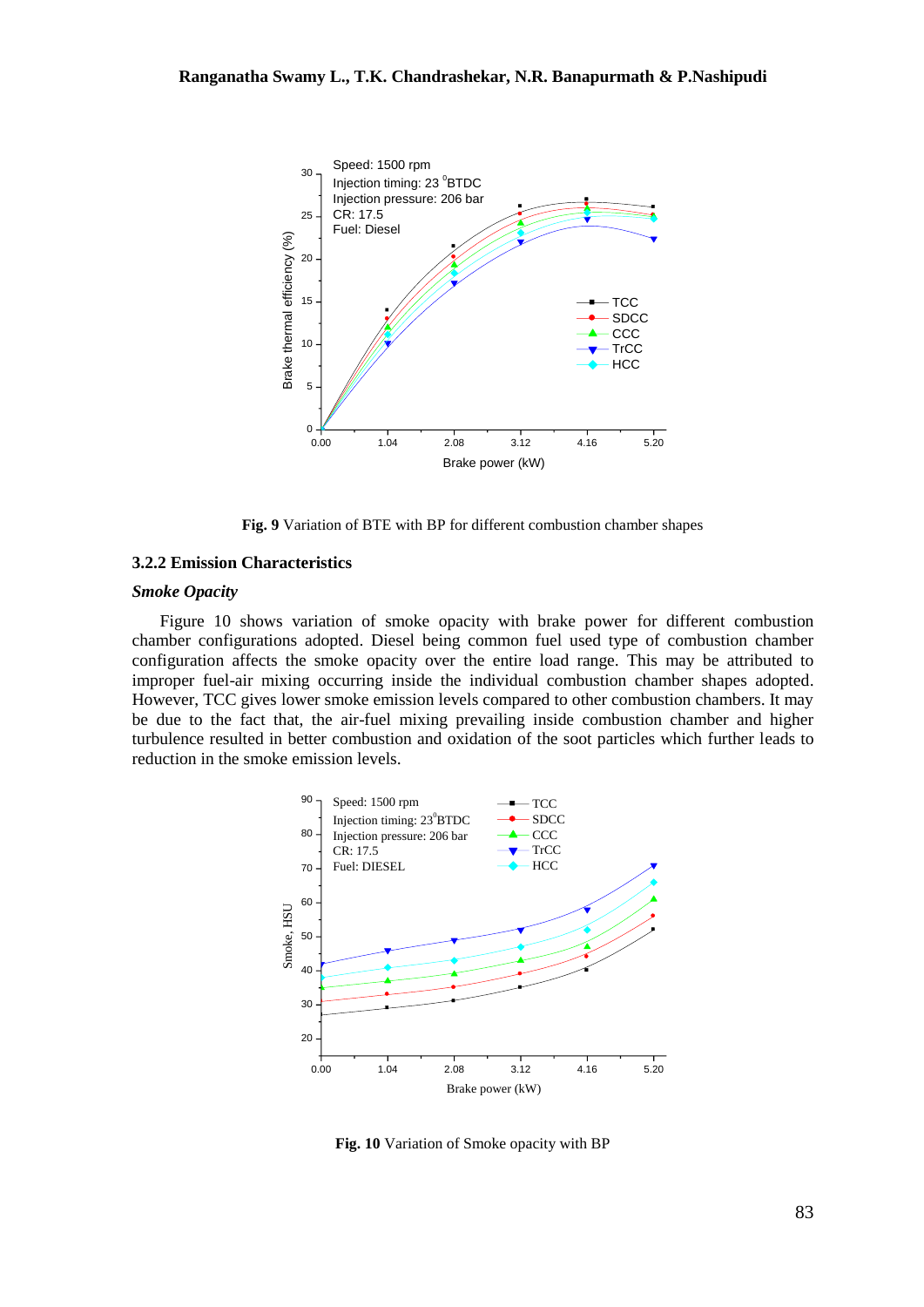### *HC and CO Emissions*

Figure 11 and 12 shows the variation of hydrocarbon (HC) and carbon monoxide (CO) emission levels for diesel. Both HC and CO emission levels were observed with the configurations of combustion chambers used. Incomplete combustion and associated lower BTE with respective configuration is responsible for this observed trend. However, TCC resulted in lower HC and CO emission levels compared to other combustion chamber shapes. Marginally comparable performance was observed with SDCC as well. It could be due to higher turbulence and comparatively higher temperature prevailing inside the combustion chamber that resulted into minimum heat losses and better oxidation of HC and CO and hence reduced emission levels. However, other combustion chambers may marginally contribute to the proper mixing of fuel combinations.



**Fig. 11** Variation of HC with BP



**Fig. 12** Variation of CO with BP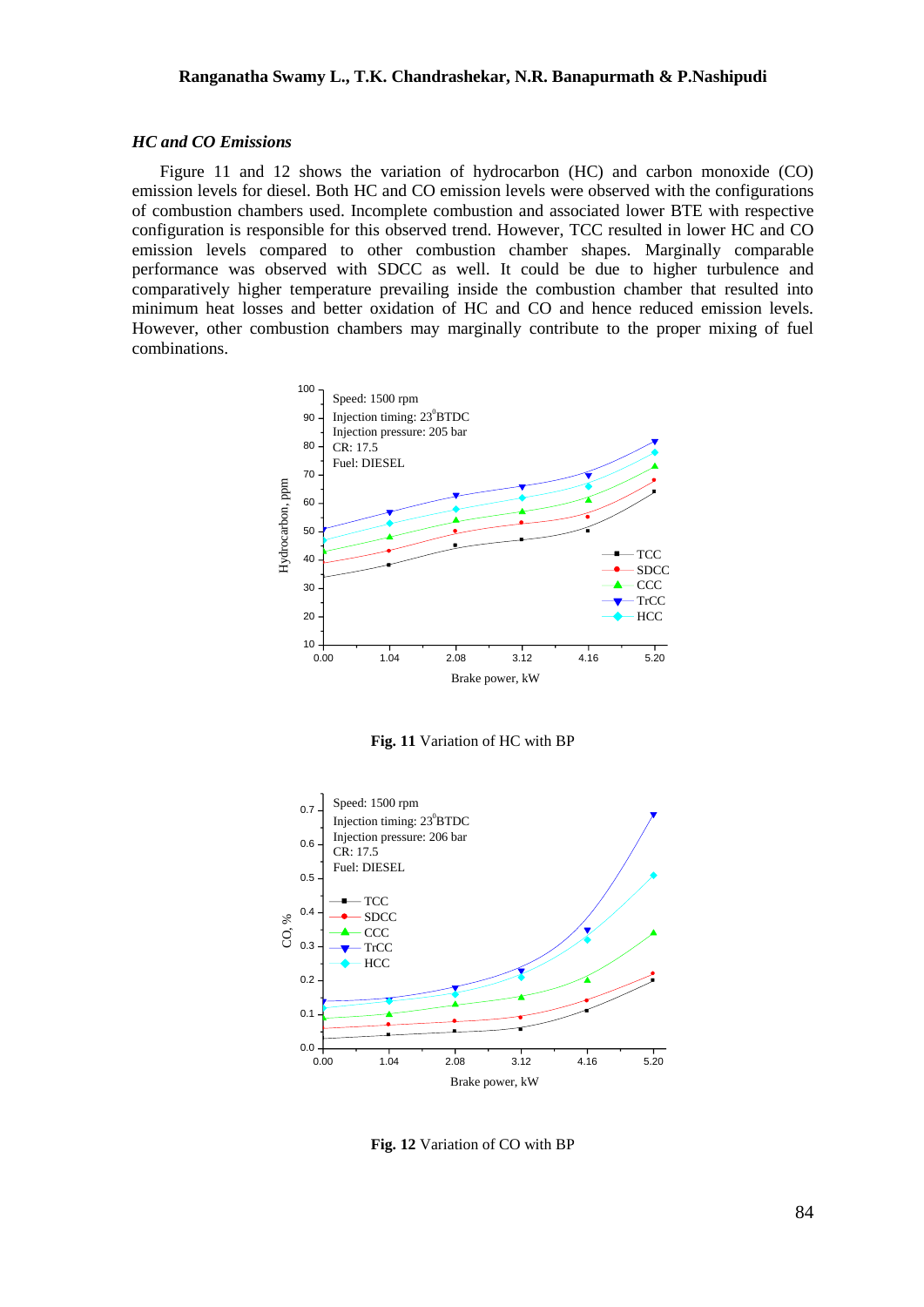### *NOx Emissions*

Higher NOx emission levels were with diesel for the configurations adopted over the entire load range (Fig. 13). Higher heat release rates during premixed combustion phase observed with TCC and SDCC led to higher  $NO<sub>x</sub>$  formations compared to other combustion chamber shapes used. This could be due to slightly better combustion prevailing in combustion chamber due to more homogeneous mixing and larger part of combustion occurring just before top dead centre.



**Fig. 13** Variation of NOx with BP

## **3.3 Effect of Nozzle Geometry on the Performance of Diesel Fuelled Engines: (Optimization of Nozzle Holes and Nozzle Size for Diesel Fuel)**

In the third phase of this work, studies on basic performance, emission and combustion characteristics of a single cylinder four stroke compression ignition engine fuelled with diesel was carried out using injectors with different number of holes and hole sizes. Nozzle geometry with 3, 4, and 5 holes each having 0.3 mm orifice was selected for the study. At the rated speed of 1500 rev/min, variable load tests were conducted at injection timing 23°BTDC and at fixed injection pressure of 205 bar. For each load, air flow rate, fuel flow rate, exhaust gas temperature, HC, CO, CO2, smoke and nitric oxide emissions were recorded. Based on the results optimum injector nozzle geometry was selected for the diesel engine.

### **3.3.1 Effect of nozzle geometry on Brake Thermal Efficiency:**

The effect of brake power on brake thermal efficiency with different nozzle geometry is shown in Fig. 14. At fixed IOP the highest brake thermal efficiency occurred for a nozzle geometry with 5 hole having an orifice diameter of 0.3 mm. This is because atomization, spray characteristics and mixing with air were better, resulting in improved combustion. The BTE is found to be 28. 5% at 80% load and its maximum value obtained with 5-hole nozzle at an IOP of 205 bar. The BTE reported for 3-hole and 4-hole nozzles were 24.80% and 27.56% at 205 bar respectively. Increased number of holes has not much effect on ignition delay, but the fuel-air mixing rate increases and hence the observed results favoured the 5 hole injector.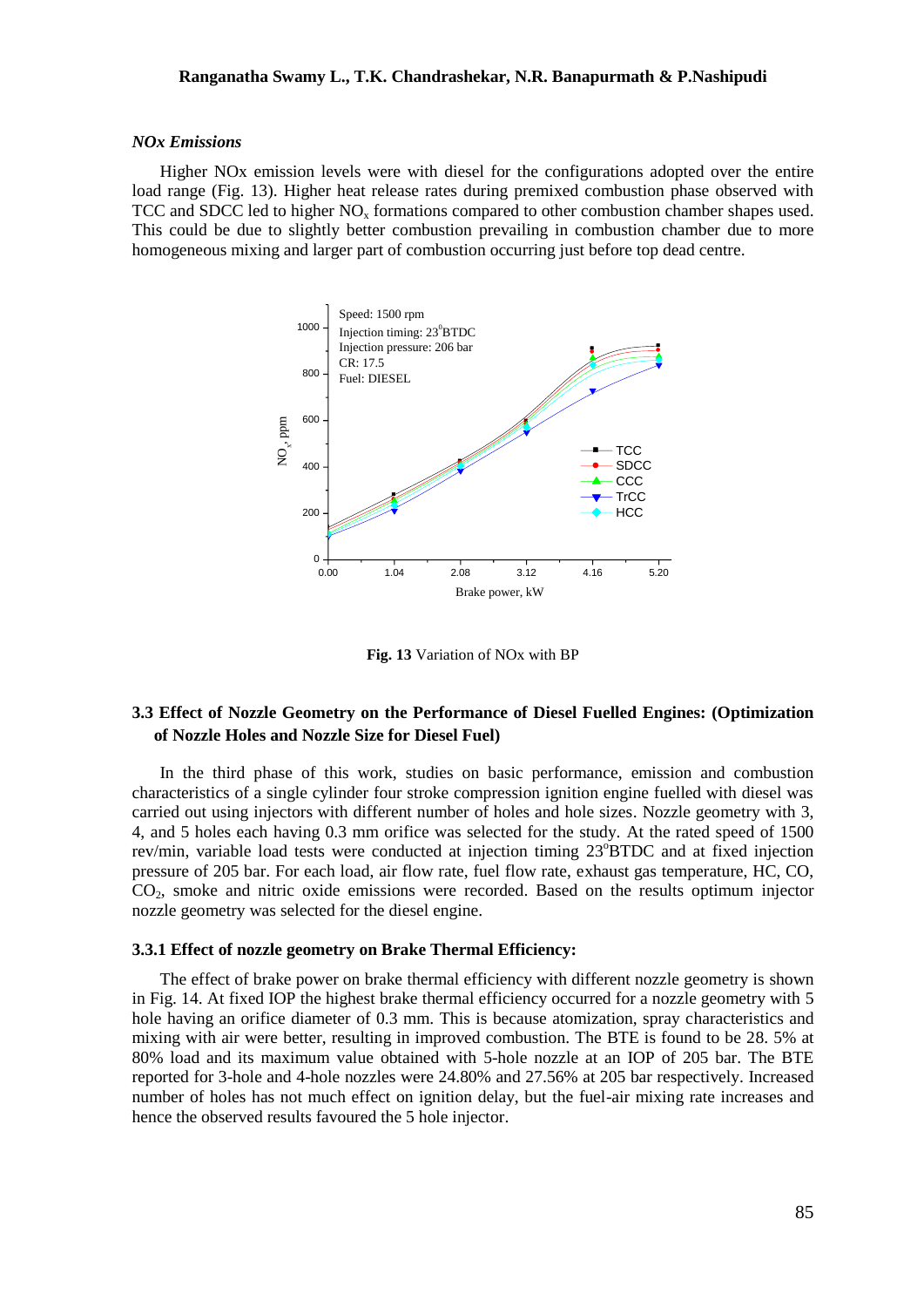

**Fig. 14** Effect of nozzle holes on BTE

## **3.3.2 Emission Characteristics**

## *Smoke Opacity*

Figure 15 shows variation of smoke opacity with brake power for different injector nozzle holes adopted. Injector nozzle orifice being constant (0.3 mm) increased number of holes affected the smoke opacity levels over the entire load range. 5 hole injector provided better air-fuel mixture combinations and hence reduced smoke was observed. Improper fuel-air mixing occurring with other injector holes (3 and 4) resulted in poor combustion which increased smoke levels.



**Fig. 15** Effect of nozzle holes on Smoke opacity

## *HC Emisssion*

Figures 16 show the effect of brake power on HC emission using different nozzle geometry at fixed IOP. A significant drop in HC emission is observed with 5-hole nozzle geometry because of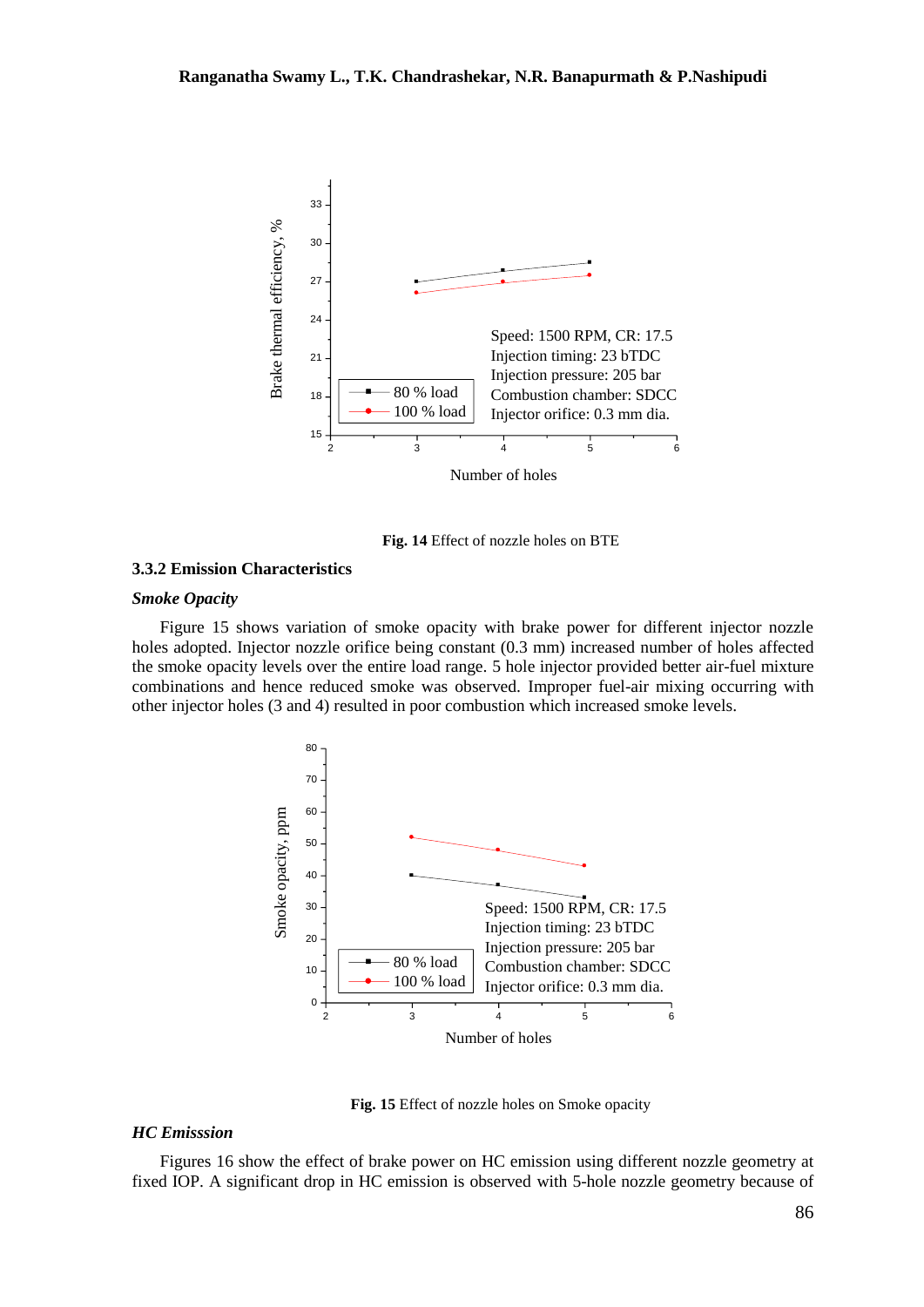better combustion. Enhanced atomization will also lead to a lower ignition delay. An improvement in the spray, will lead to a lower physical delay. HC emissions are found to be lower for 5-hole compared to 3 and 4-hole nozzle geometry respectively. Unburnt hydrocarbons were lesser for 5 hole nozzle and are due to improved atomization and proper combustion of diesel.



**Fig. 16** Effect of nozzle holes on HC Emission

### *CO Emisssion*

Fig. 17 shows effect of brake power on CO emission. Observed trends for CO emissions were similar to HC emissions, with lower CO emissions occurring with 5 hole injector compared to 3 and 4 hole injectors.



**Fig. 17** Effect of nozzle holes on CO Emission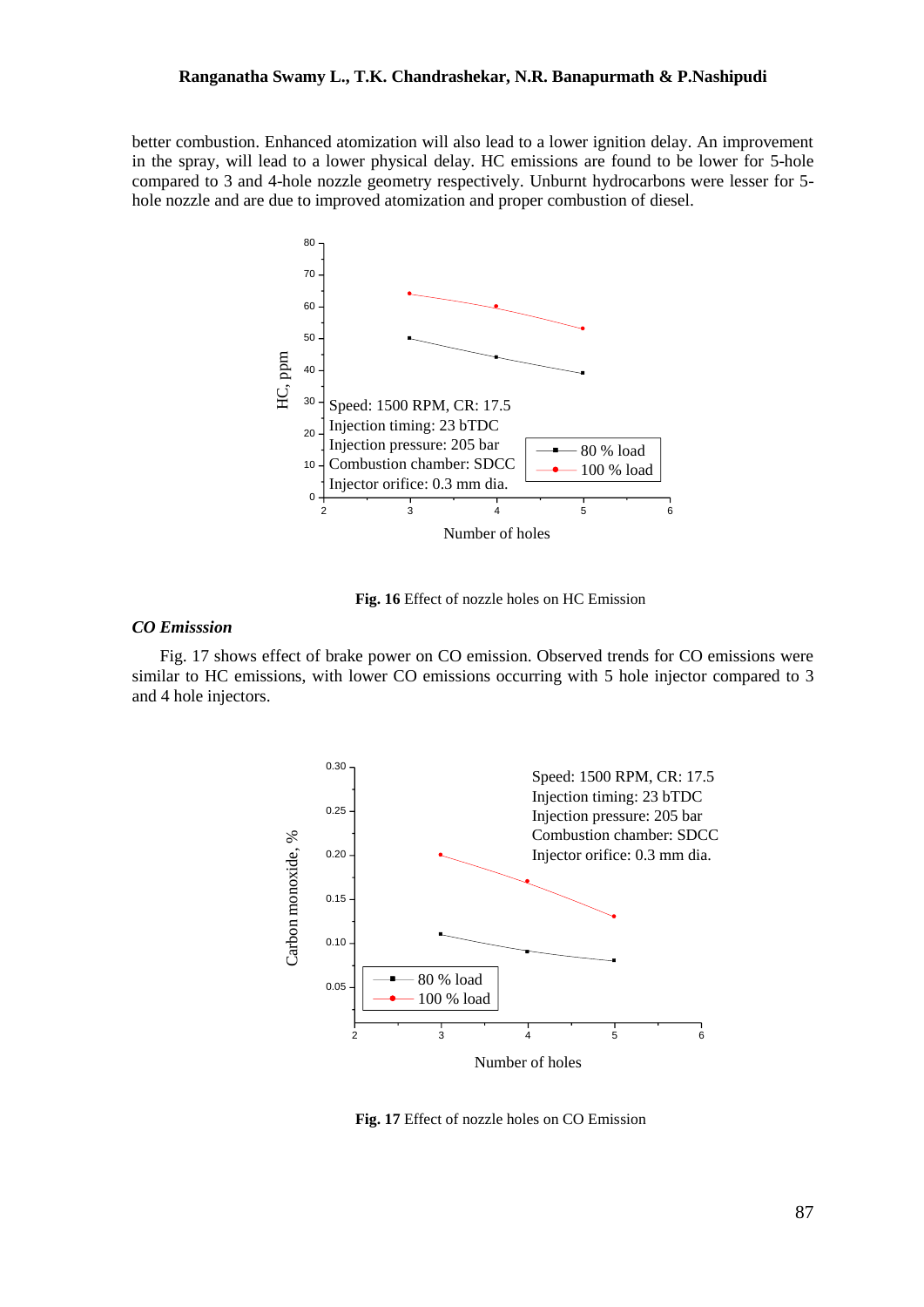### *NO<sup>x</sup> Emission*

NOx emissions increases with the increase in the number of injector holes due to faster combustion and higher temperatures reached in the cycle as shown in Fig. 18.



**Fig. 18** Effect of nozzle holes on  $NO<sub>x</sub>$  Emission

## **3.4 Effect of Size of Injector Nozzle Holes on the Performance of Diesel Fuelled Engines: (Optimization of Nozzle Holes and Nozzle Size for Diesel Fuel)**

This section deals with the performance of diesel engine using a 5-hole injector with varying nozzle hole sizes. In order to study the effect of nozzle orifice on the engine performance the orifice diameter was varied from 0.2-0.3 mm in a 5-hole injector.

### **3.4.1 Brake Thermal Efficiency**

Fig. 19 shows variation of BTE for the diesel injected with a 5-hole injector with its orifice size decreased from 0.3 to 0.2 mm. Decreasing the size of holes from 0.3 to 0.2 mm, ensured better mixing of air and fuel inside the combustion chamber and further leads to better combustion and hence increased BTE is found.

However with less than 0.2 mm the above effect is nullified as fuel droplets move faster than air associated with poor mixing further resulting in inferior engine performance.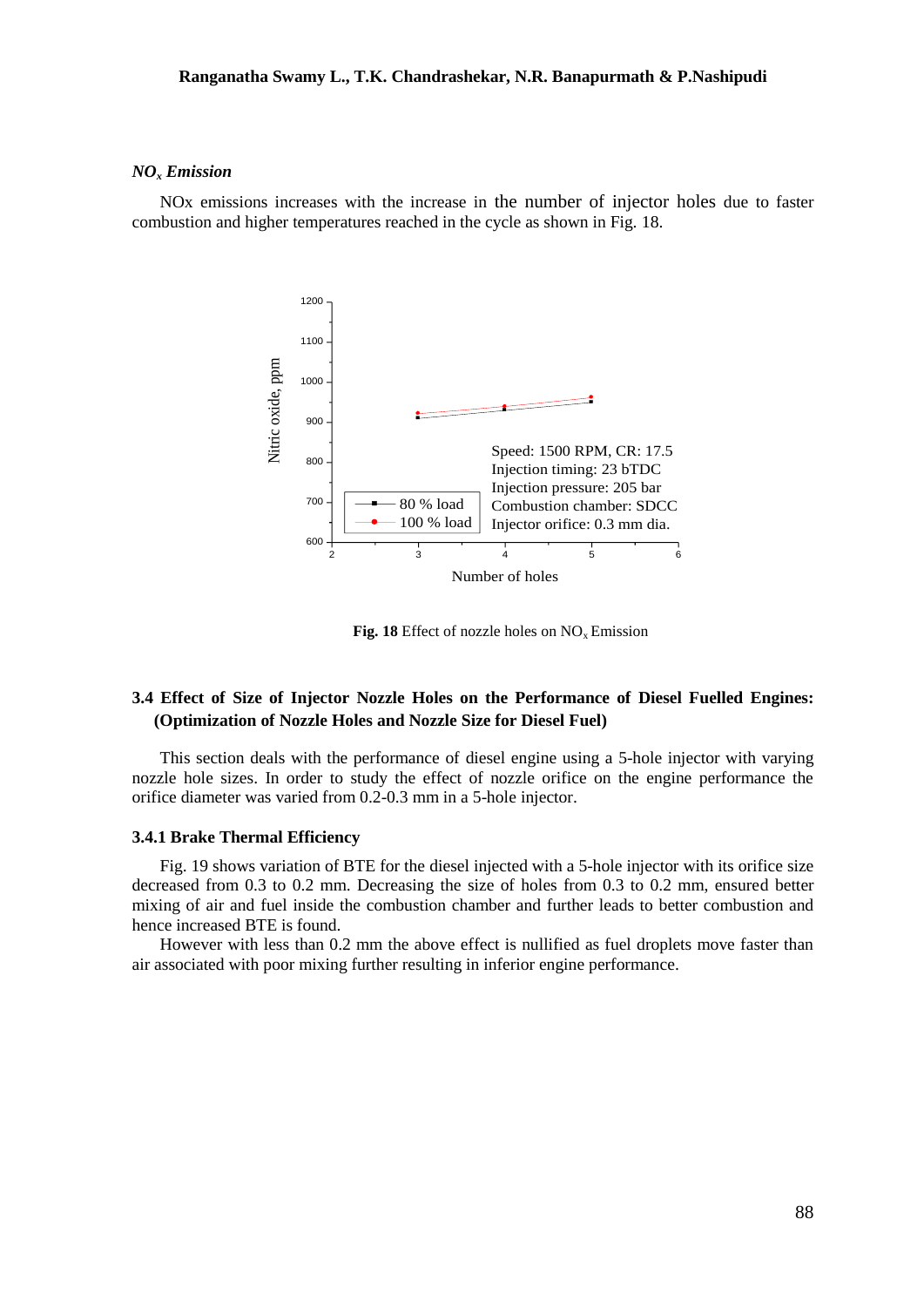

**Fig. 19** Effect of injector nozzle orifice size on BTE

## **3.4.2 Emission Characteristics**

### *Smoke Opacity*

Fig. 20 explains the effect of injector nozzle orifice size on the variation of smoke opacity behaviour. Decreased hole size ensures improved air fuel mixing which results in enhanced combustion with improved BTE. This results in reduced smoke opacity levels.



**Fig. 20** Effect of injector nozzle orifice size on smoke opacity

## *HC and CO Emissions*

Fig. 21 and 22 shows the effect of injector nozzle orifice size on the variation of HC and CO emissions with fixed 5-hole injector having varying orifice size from 0.3 to 0.2 mm. It may be noted that higher HC and CO from exhaust are the direct result of incomplete combustion. HC and CO emissions were found to be lower for decreasing injector hole sizes as the wall impingement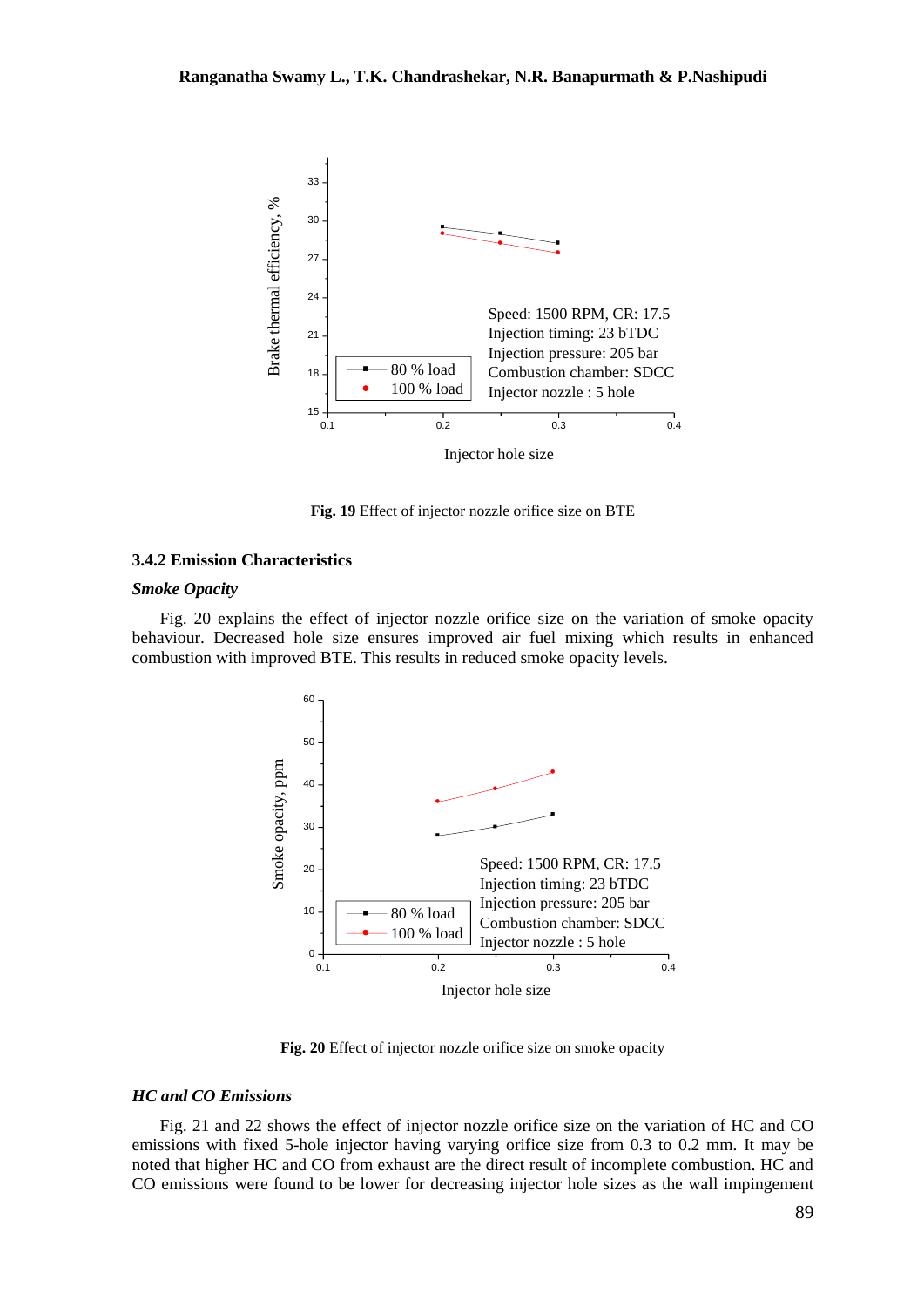with diesel is less compared to that with larger hole size. However higher hole size injectors leads to deposition of fuel on the combustion chamber walls. Hence higher HC and CO emissions were found to be more with 0.3 mm hole injector.



**Fig. 21** Effect of injector nozzle orifice size on HC emission



**Fig. 22** Effect of injector nozzle orifice size on CO emission

#### *NOx Emission*

Fig. 23 shows the variation of  $NO_x$  with 0.2, 0.25 and 0.3mm size of a 4 hole injector for diesel. The variations in  $NO<sub>x</sub>$  follow changes in adiabatic flame temperature. The reason for increased  $NO<sub>x</sub>$  with increased size of holes could be due to better combustion prevailing inside the engine cylinder and more heat released during premixed combustion. These effects also vary with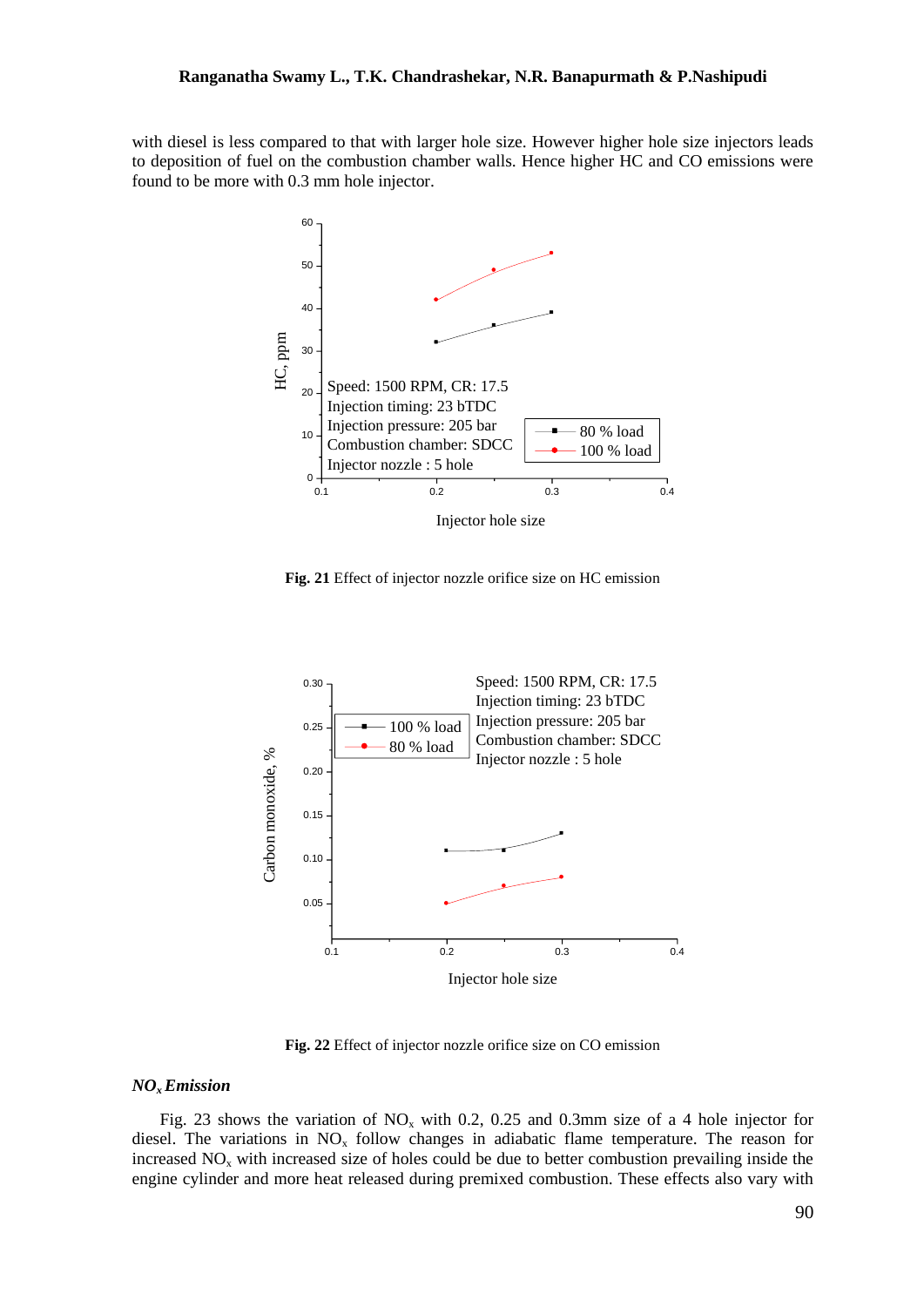spray pattern of liquid fuels, suggesting that reaction zone stoichiometry and post combustion mixing are also influenced by fuel composition. Reducing the injector orifice size further lowers  $NO<sub>x</sub>$  emission with a 5 hole injector.

Figure 23 is a bar chart showing variation of  $NO<sub>x</sub>$  with 0.2mm, 0.25mm and 0.3mm hole size injectors for injected diesels. The variations in  $NO<sub>x</sub>$  followed due to changes in adiabatic flame temperature inside the engine cylinder. The reason for decreased  $NO<sub>x</sub>$  with increased size of hole could be due to submissive combustion prevailing inside the engine cylinder and comparatively less heat released during premixed combustion in turn it leads to low exhaust gas temperature. These effects also vary with spray pattern of liquid fuels, reaction zone stoichiometry, post combustion mixing and fuel composition also influenced by  $NO<sub>x</sub>$  formation. The highest  $NO<sub>x</sub>$ emission found for diesel of 963 ppm with 0.3 mm orifice and this may be due to increased adiabatic flame temperature associated with its combustion.



**Fig. 23** Effect of injector nozzle orifice size on NOx emission

### *Combustion Parameters*

In this section effect of injector nozzle geometry viz nozzle orifice size on combustion parameters like in-cylinder pressure variation and heat release rate are presented in the form of graphs. The detailed study with remarks is mentioned for diesel fuelled engine.

#### *Cylinder Pressure*

The cylinder pressure crank angle history is obtained for 100 cycles for the diesels at 80 % load injected with 5-hole injector having 0.2, 0.25 and 0.3 mm size orifice and the average pressure variation with crank angle is shown in Figure 24. The peak pressure depends on the combustion rate and on how much fuel is taking part in rapid combustion period. The uncontrolled combustion phase is governed by the ignition delay period and by the mixture preparation during the delay period. Therefore, mixture preparation during the ignition delay period is responsible for the variations of peak pressure and maximum rate of pressure rise. Injector with orifice size of 0.2 mm showed higher peak pressure compared to higher orifice sizes.

It is observed that, at the same brake power the IMEP is comparatively lower for the operation with 0.25 and 0.30 mm nozzle hole diameter compared to 0.20 mm diameter nozzle hole as the peak pressure and rate of pressure rise is lower with higher orifice injectors. Therefore diesel operation with 0.2 mm nozzle hole diameter results in higher peak pressure as shown in Figure 24 showing faster combustion and rapid pressure increase due to better fuel spray atomization and mixing. It could also be attributed to combined effect of longer ignition delay due to improper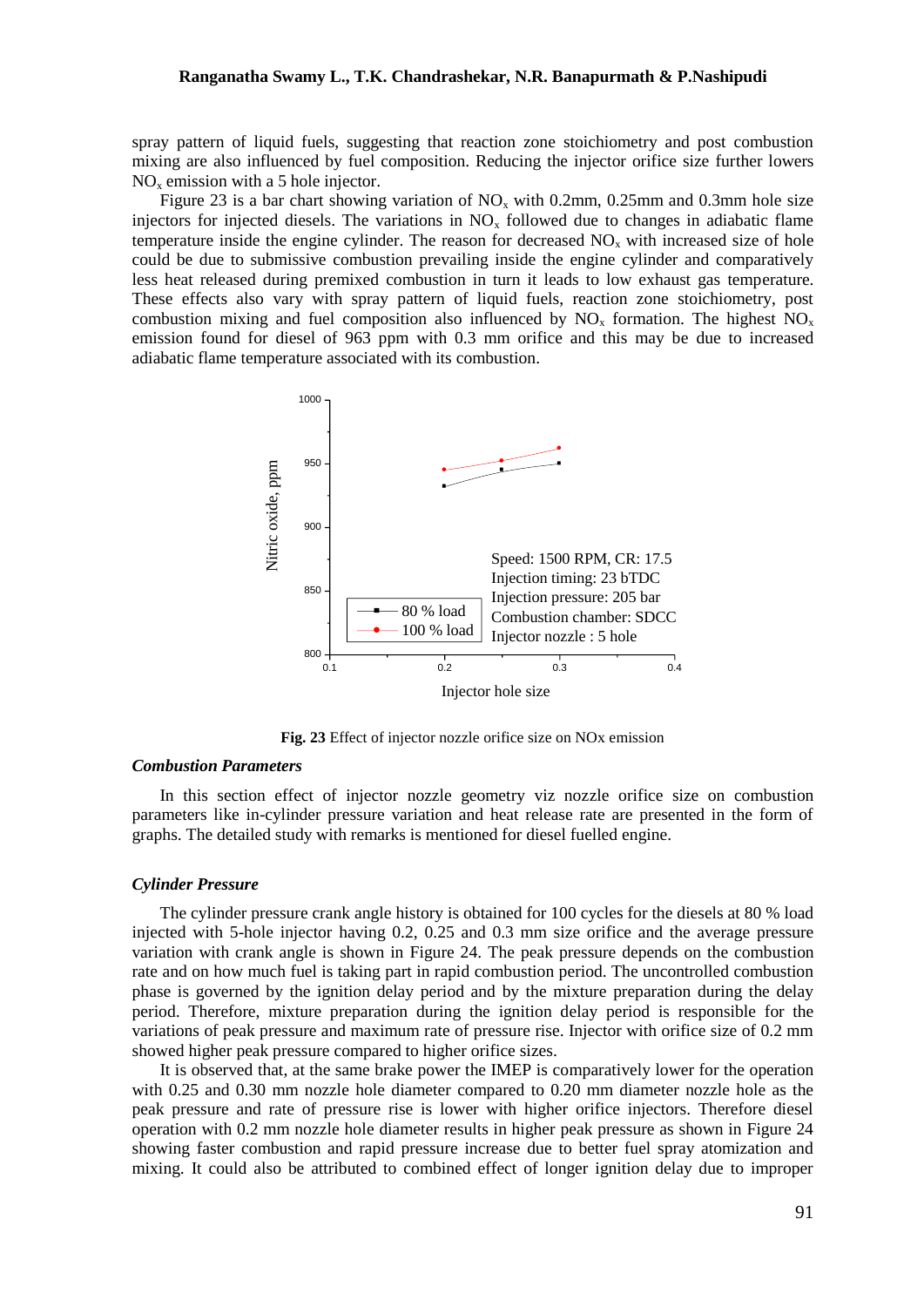spray pattern and mixing rate caused by the use of 0.25 and 0.3 mm diameter nozzle hole size. Higher second peak during the diffusion burning phase was observed for these orifice sizes compared to 0.2 mm nozzle hole diameter. Poor quality of mixture formation and air entrainment and fuel air mixing rates could also be responsible for this trend.



**Fig. 24** Variation of pressure with crank angle for diesel using 5 hole injector of varying orifice diameters

### *Heat Release Rate*

Figure 25 shows the variation of heat release rate for diesel injected with 5-hole injector having 0.2, 0.25 and 0.3 mm size orifice. The premixed burning phase associated with a high heat release rate is significant with diesel operation with 0.2 mm orifice which is responsible for higher peak pressure and higher rates of pressure rise. This is the reason for the higher brake thermal efficiency of diesel with this injector. The diffusion-burning phase indicated under the second peak is greater for 0.2 mm compared to 0.25 and 0.3 mm respectively. Significantly higher combustion rates during the later stages with these injectors leads to high exhaust gas temperatures and lower brake thermal efficiency.

The injector of 0.2mm orifice showed higher heat release rate when compared to that of 0.25 and 0.3 mm orifices. Fuel being common the size of injector orifice was obviously responsible for this behaviour. Higher heat release rate was observed for 0.2 mm nozzle hole size showing a more rapid combustion and concentrated heat release process, while flatter and broader heat release shapes were observed for higher nozzle sizes. Lower heat release rate resulted in lower pressurerise rate, which benefits noise reduction.This is due to the result of higher second peak obtained with 0.25 and 0.3 mm nozzle in the diffusion combustion phase compared to 0.2 mm nozzle operation.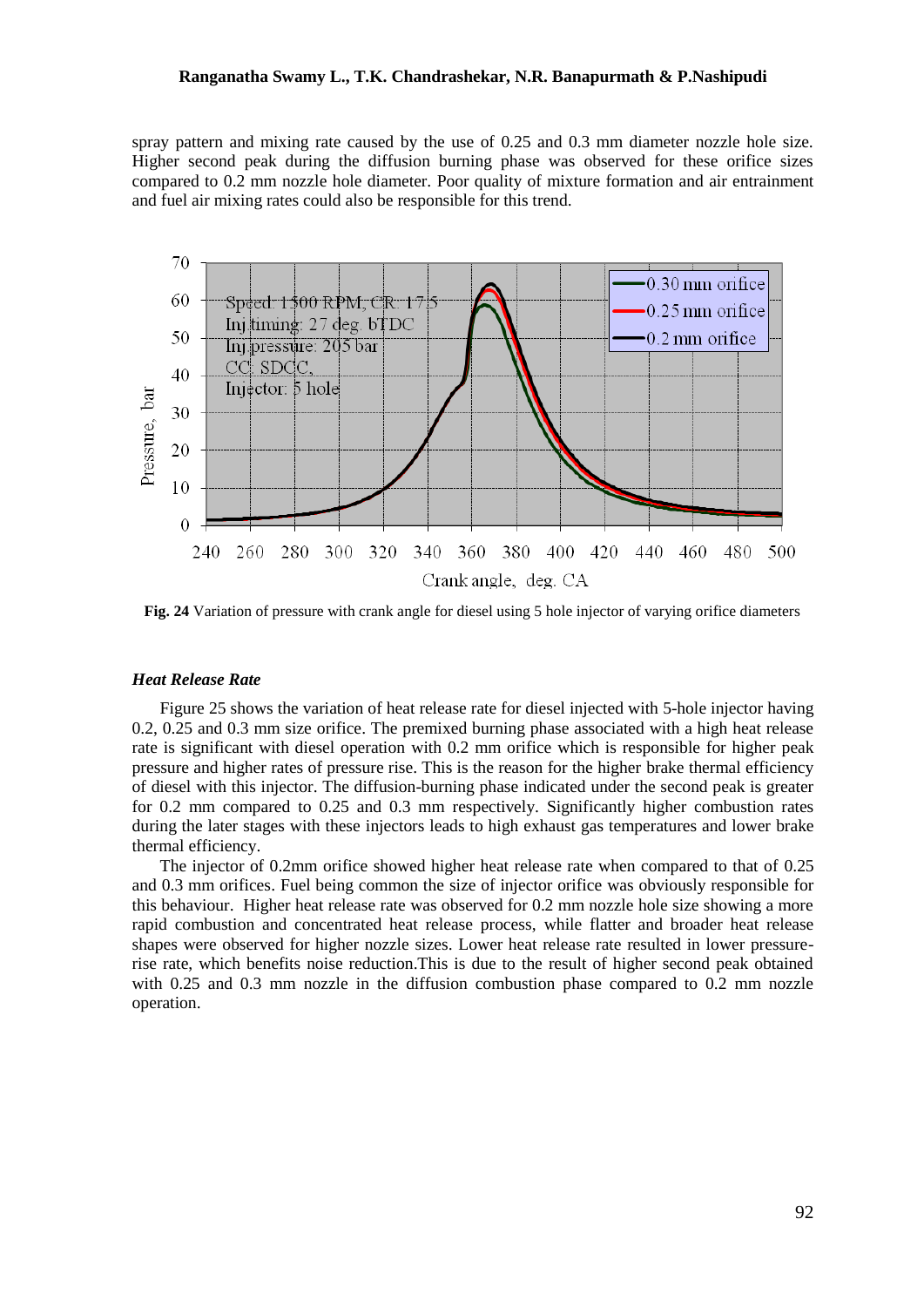

Crank angle, degree

**Fig. 25** Variation of heat release rate with crank angle for diesel using 5 hole injector of varying orifice diameters

### **Conclusions**

From the exhaustive study it is observed that the performance of the diesel engine varies with injection timing and showed improvement in brake thermal efficiency when injection timing was advanced. Furthermore there was considerable decrease in smoke, HC and CO emissions with advanced injection timings but  $NO<sub>x</sub>$  emissions increased. The following conclusion presented for optimized injection timing of 23° bTDC. Use of appropriate combustion chamber (SDCC) enhanced further the engine performance with better air fuel mixing ability. Increased injector holes were found suitable for operating CI engine using fossil fuel. Further reducing the size of 5 hole injector from existing 0.3 to 0.2 mm provided better combustion of fossil diesel with enhanced performance as well. Use of 5 hole injector with optimized injection timing of 23°bTDC, combustion chamber shape (SDCC), optimized injector orifice size resulted in overall improvement in the brake thermal efficiency and reduced emissions compared to engine operation under manufacturer specified conditions. The future work on diesel engines could involve diesel fuel modification with use of alcohol fuels such as ethanol, DEE (Diethyl Ether), DME (Dimethyl Ether). Such high volatile fuels can be either mixed with diesel fuel to form blended fuels or can be directly injected into the intake manifold with ECU (Electronic Control Unit) control for optimum engine operation in terms of improved engine performance and acceptable emission norms.

### **References**

- *1. Lin C.Y. and Wang K.H.,* 'Effects of diesel engine speed and water contents on emission characteristics of three phase emulsions'*, Journal of Environmental science and Health, 39 (2004), 1341-1355.*
- *2. Lin C.Y.,* 'Reduction of particulate matter and gaseous emission from marine diesel engines using a catalyzed particulate filter'*, Ocean Engineering, 29 (2002), 1327-1341.*
- *3. Chen Y.C., and Wu C.H.,* 'Emissions of sub-micron particles from a direct injection diesel engine by using biodiesel', *Journal of Environmental science and Health, 37 (2002), 829-843.*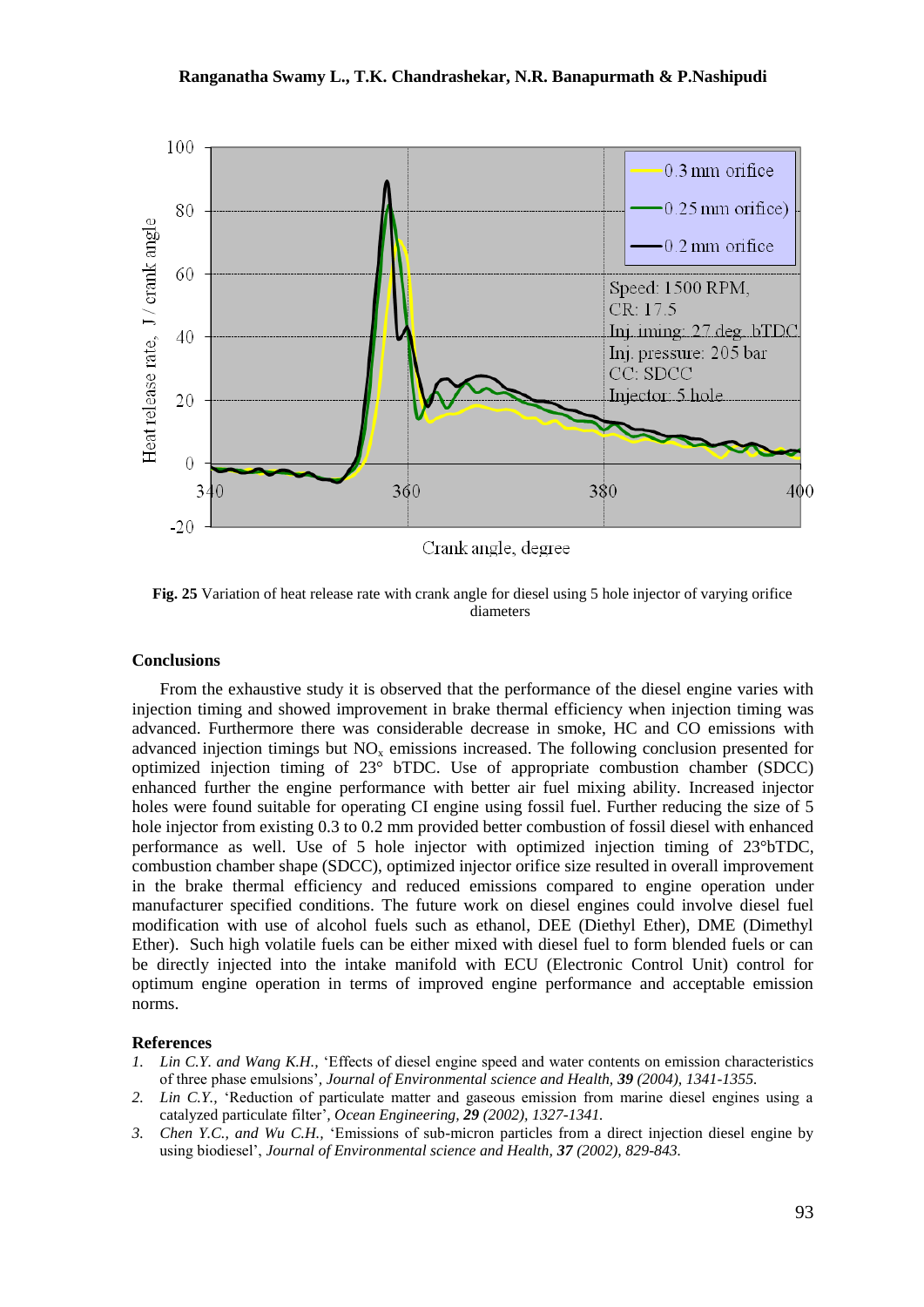- *4. Gajendra Babu M. K.,* 'Studies on performance and exhaust emissions of a CI engine operating on diesel and diesel biodiesel blends at different injection pressures and injection timings', *Society of Automotive Engineers, Paper No.: 2007-01-0613, (2007).*
- *5. Hountalas D.T., Kouremenos D.A., Binder K.B., Raab A., and Schnabel M.H*., 'Using advanced Injection timing and EGR to Improve DI engine efficiency at Acceptable NO and Soot levels', *Society of Automotive Engineers, Paper No.: 2001-01-0199, (2001).*
- *6. Tao F., Liu Y., Rempel Ewert B.H., Foster D.E., Reitz R.D., Choi D. and Miles P.C.,* 'Modelling the effect of EGR and retarded injection on soot formation in a high speed diesel injection (HSDI) diesel engine using a multi step phenomenological soot model', *Society of Automotive Engineers, Paper No.: 2005 -01-0121, (2005).*
- *7. Roy M.M.,* 'Effect of fuel injection timing and injection pressure on combustion and odorous emissions in DI diesel engine'*, Journal of Energy Resources Technology, ASME Transactions, 131 (2009), 1-8.*
- *8. Bari, S., Yu C.W., and Lim T.H.,* 'Effect of fuel injection timing with waste cooking oil as a fuel in direct injection diesel engine', *Proc. Instn. Mech. Engrs. IMechE, Part D, Journal of Automobile Engineering, 218 (2004), 93-104.*
- *9. Banapurmath N.R. and Tewari P.G.,* 'Combustion and emission characteristics of a Direct Injection CI engine when operated on Honge oil, Honge oil methyl ester (HOME) and blends of Honge oil methyl ester (HOME) and diesel', *International Journal of Sustainable Engineering, Francis and Taylor Publications.1 (2008), 80–93,*
- *10. Rosli, Abu Bakar and Semin, Abdul Rahim Ismail,* 'Fuel injection pressure effect on performance of direct injection diesel engines based on experiment', *American Journal of Applied Sciences, 5 (2008), 197- 202.*
- *11. Puhan Sukumar Jegan R, Balasubbramanian K. and Nagarajan G.,* 'Effect of injection pressure on performance, emission and combustion characteristics of high linolenic linseed oil methyl ester in a DI Diesel engine', *Renewable Energy, 34 (2009), 1227 – 1233.*
- *12. Suresh G., Kamath H.C., Banapurmath N.R.,* 'Effect of Injection timing, Injector opening pressure and Nozzle geometry on the performance of Cotton seed oil methyl ester fuelled diesel engine', *International Journal of Sustainable Engineering, Francis and Taylor Publications, 7 (2013). 82-92.*
- *13. Arturo de Risi, Teresa Donateo, Domenico Laforga,* 'Optimisation of combustion chamber of direct injection diesel engines', Society of Automotive Engineers, *Paper No. 2003-01-1064, (2003).*
- *14. Matsumoto, K., Inoue, T., Nakanishi, K., and Okumura, T.,* 'The effects of combustion chamber design and compression ratio on emissions, fuel economy and octain number requirement'. *Society of Automotive Engineers. Paper No.: 770193, 1977, doi: 10.4271/770193, (1977).*
- *15. Saito T., Daisho U.N., Ikeya N.,* 'Effects of combustion chamber geometry on diesel combustion', Society of Automotive Engineers, *Paper No.: 1986 861186 (1986).*
- *16. Montajir R., Tsunemoto H., Minami T*., 'Fuel spray behavior in a small DI diesel engine: effect of combustion chamber geometry', *Society of Automotive Engineers, Paper: 2000-01-0946. 1986, (2000).*
- *17. Jaichander S., Annamalai K.,* 'Performance and exhaust emission analysis on pongamia biodiesel with different open combustion chambers in a DI diesel engine'*. Journal of scientific and industrial research, 71 (2012), 487-491.*
- *18. Bharathi Pratiba V.V., and Prasanthi G.,* "Influence of in cylinder air swirl on diesel engine performance and emission". *International Journal of Applied Engineering and Technology ISSN: 2277- 212X, 1 ( 2011), 113-118.*
- *19. McCracken M. E., and J. Abraham,* 'Swirl-Spray Interactions in a Diesel Engine', *Society of Automotive Engineers 2001-01-0996, (2001).*
- *20. Prasad B.V.V.S.U., Sharma C.S., Anand T.N.C., and Ravikrishna R.V.,* 'High swirl-inducing piston bowls in small diesel engines for emission reduction', *Applied Thermal Energy, 88 (2011), 2355-2367.*
- *21. Shinde Tanaji Balawant,* 'Experimental investigation on effect of combustion chamber geometry and port fuel injection system for CNG engine', *IOSR Journal of Engineering (IOSRJEN), ISSN: 2250-3021, 2 (2012), 49-54.*
- *22. Jaichander, S., Annamalai, K.,* 'Combined impact of injection pressure and combustion chamber geometry on the performance of a biodiesel fuelled diesel engine', *Energy (2013), 1-10.*
- *23. Mulemane A., Hans J.S., Lu P.H., Yoon S.J., and Lai M.C., '*Modelling dynamic behavior of diesel fuel injection systems', *Society of Automotive Engineers, Paper No. 2004-01-0536, (2004).*
- *24. Som S., Aggarwal S.K., El-Hannouny E.M., Longman D.E*., 'Investigation of nozzle flow and cavitation characteristics in a diesel injector', *Journal of Engineering and Gas Turbine Power, 132 (2010), 1-12.*
- *25. Pyari R., Salvador F.J., Gimeno J., Zapata L.D*., 'Diesel nozzle geometry influence on spray liquidphase fuel penetration in evaporative conditions', *Fuel, 87 (2008), 1165-1176.*